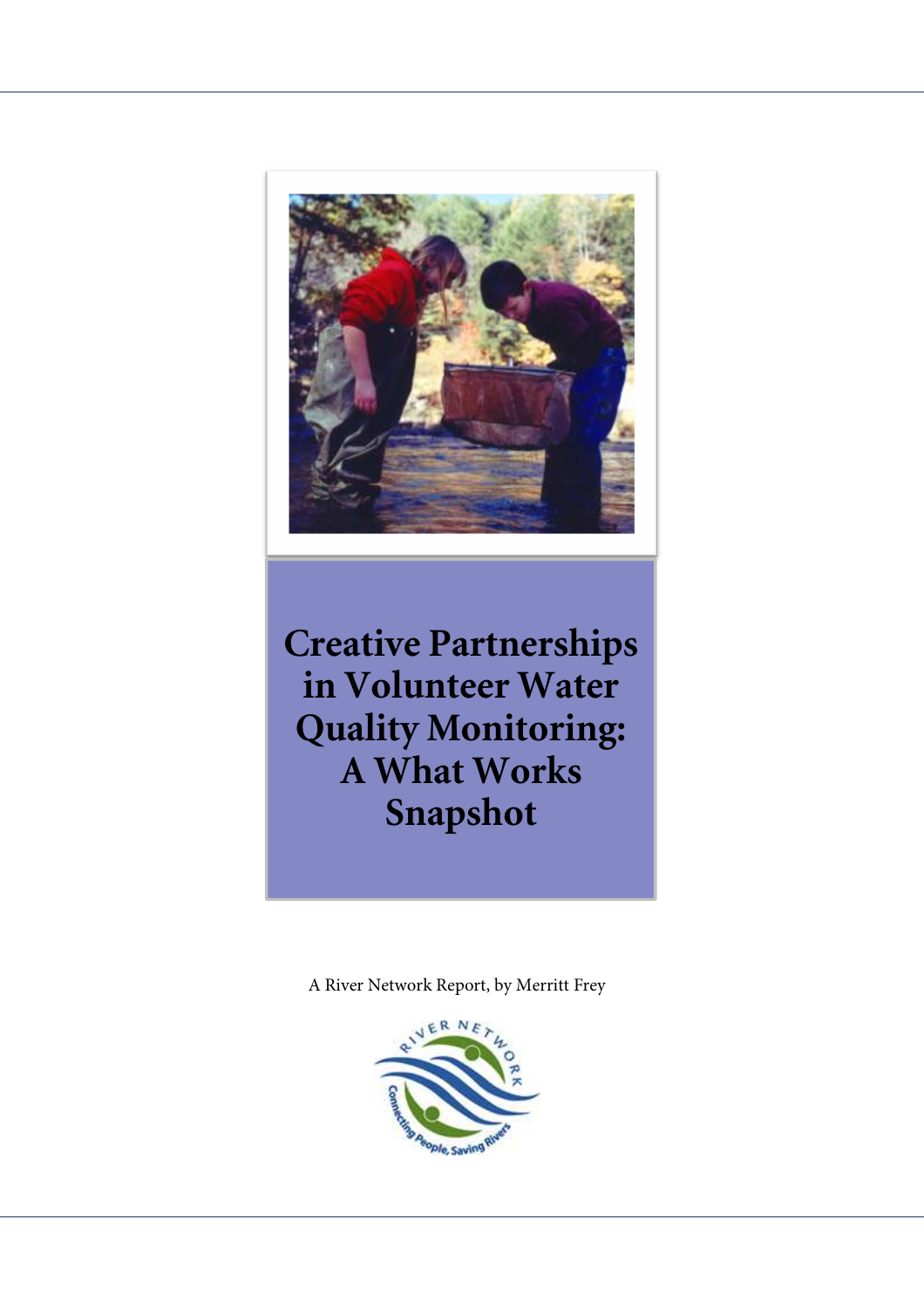

Published by © River Network, March 2013, Portland, Oregon A River Network Report Rivers and Habitat Program By Merritt Frey www.rivernetwork.org

#### **Copyright information**

River Network grants readers the right to make copies of this report for sharing and easier reading. However, if you wish to reproduce it elsewhere for any reason, River Network holds all rights and permission must be requested for it to be reproduced in any form by any means electronic or mechanical, including information storage and retrieval systems, except by reviewers who may quote brief passages in review. Contact River Network by emailing info@rivernetwork.org for permission to reproduce.

#### **What Works series**

This is the first in an occasional series of "What Works" snapshots from River Network's Rivers and Habitat Program. The series is built around case studies from the great work watershed organizations and others are doing on critical river habitat issues. The series doesn't attempt an academic level of research and analysis, but rather attempts to use real world stories to illustrate ideas other organizations may want to import to their own watershed, to share peer-to-peer lessons (good and not-so-good) learned, and to document replicable practices.

#### **Acknowledgements**

Our sincere thanks go to those who took part in the volunteer monitoring partnership survey. We especially thank those groups featured in our case studies: Waccamaw Riverkeeper, Coastal Carolina University's Waccamaw Watershed Academy, Horry County, Agriculture's Clean Water Alliance, Iowa Soybean Association, Johnson Creek Watershed Council, Xerces Society, and the Kiap-TU-Wish Chapter of Trout Unlimited. Thanks also to Mary Frey, our volunteer editor.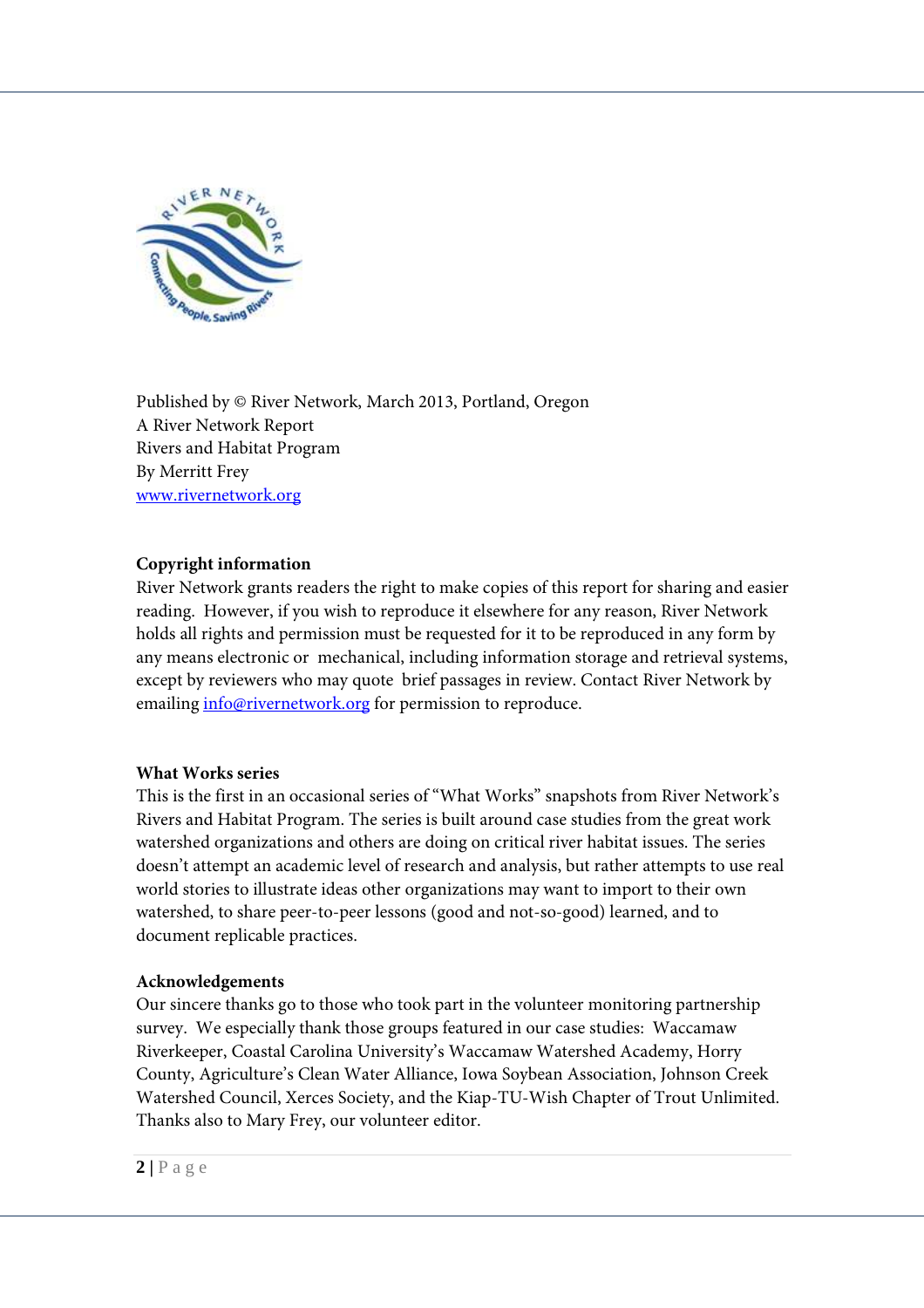# **Contents**

| Introduction                                                   | Page 4  |
|----------------------------------------------------------------|---------|
| Overview: Surveying Creative Volunteer Monitoring Partnerships | Page 5  |
| Case Study 1: Waccamaw River, North Carolina & South Carolina  | Page 9  |
| Case Study 2: Des Moines & Raccoon Rivers, Iowa                | Page 14 |
| Case Study 3: Johnson Creek, Oregon                            | Page 18 |
| Case Study 4: Pine Creek, Wisconsin                            | Page 23 |
| Wrap up: Concepts to Consider in Your Own Projects             | Page 28 |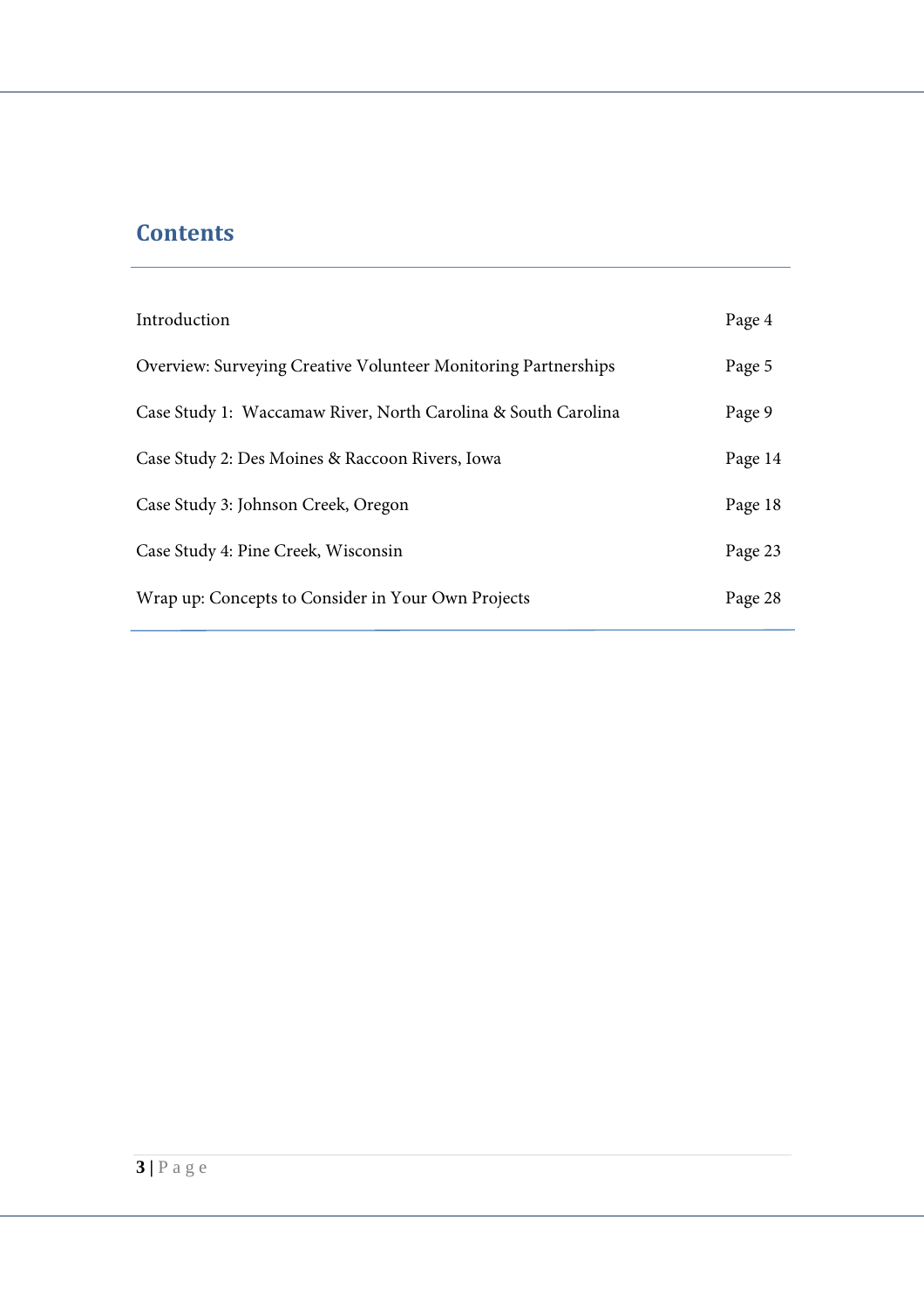# **Introduction**

iver and watershed groups often struggle to secure the financial and technical capacity to conduct good, long-term monitoring that effectively documents success (or failure) in protecting or improving water quality or habitat. As budgets Figure shrunk over the groups often struggle to secure the financial and technical capacity to conduct good, long-term monitoring that effectively documents success (or failure) in protecting or improving water quality or strategy for stretching water quality monitoring resources is to partner with others who bring complementary skills and resources to the table.

In this short report, we present an overview of the extent to which volunteer monitoring

efforts are incorporating partnering into their strategies, and how those partnerships work. We present two types of information here: 1.) results of a short, national survey of monitoring project leaders and 2.) a selection of case studies demonstrating different types of volunteer monitoring partnerships.

The goal of this report is to provide creative ideas for river and watershed groups that are

One strategy for stretching water quality monitoring resources is to partner with others who bring complementary skills and resources to the table.

considering either creating a new volunteer monitoring effort or adding a partnership component to their existing efforts.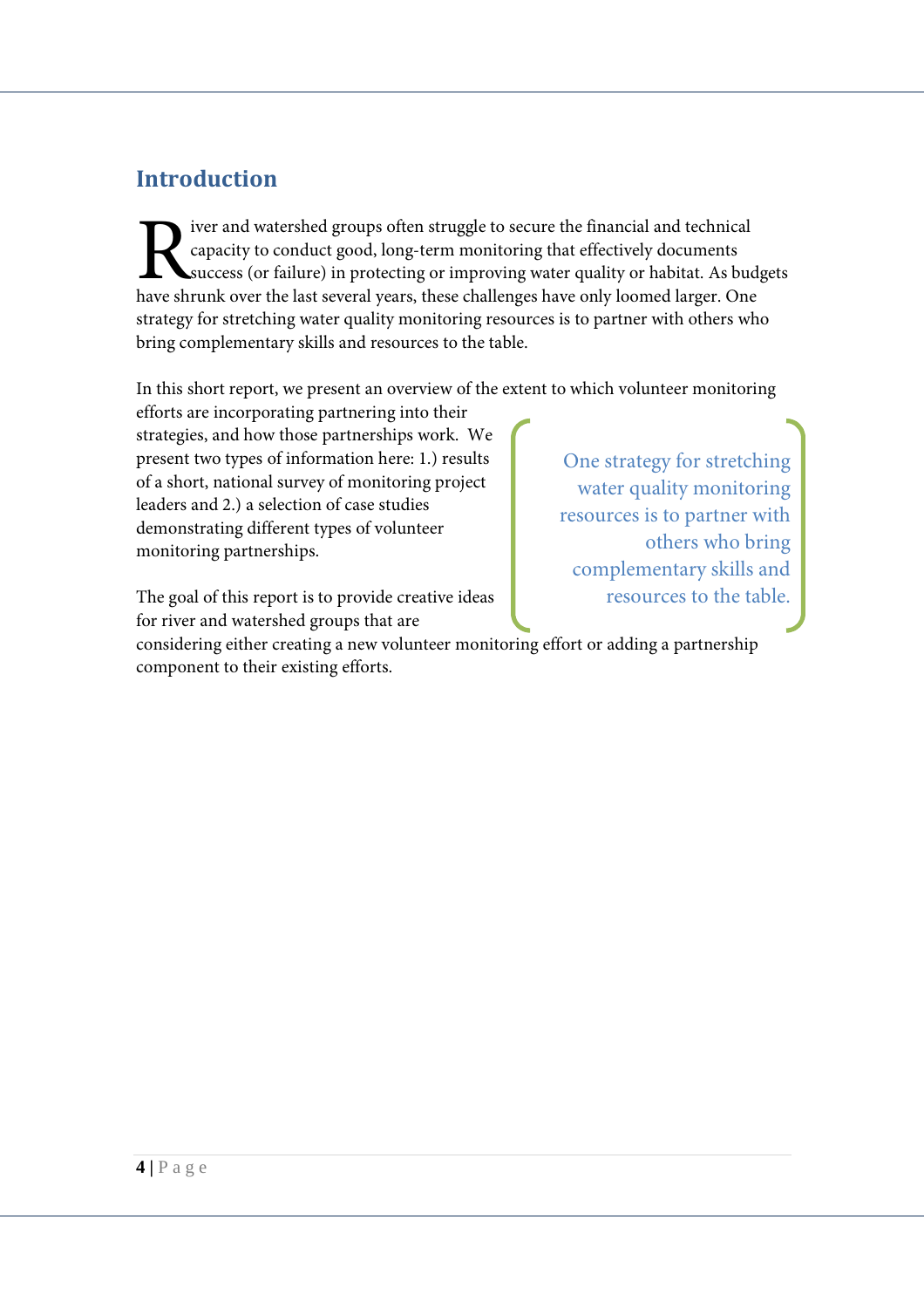# **Overview: Surveying Creative Volunteer Monitoring Partnerships**

n the spring of 2012, River Network conducted a national survey about the use of partnerships in volunteer monitoring efforts. The survey used an online platform, and a request to participate was circulated to the River Network Partner listserv and to the U.S. EPA's volunteer monitoring listserv. The survey presented 10 simple questions. We had 82 respondents.  $\prod_{\text{to th}}$ 

We present the results here in two groups based on the type of respondent: nonprofits and governments. Those answering "other" for type of group are not included in this summary.

#### **Nonprofit responses**

Partnering is widespread in the nonprofit volunteer monitoring world. Eighty-seven percent of the responding nonprofits said they currently partner with other entities to implement their monitoring programs. Nonprofit groups are most likely to partner with a university or college (62.5% or 25 or those responding). State governments were a close second as the most common partners (60% or 24 respondents) and local governments came in third (57.5% or 23 respondents). Half of the respondents reported partnering with another nonprofit, with 37.5% (15) reporting partnering with K-12 schools.



Federal agencies came in last, with 22.5% or 9 respondents reporting a partnership with a federal agency.

It is not surprising that nonprofits ranked their own partnership contributions in the areas of volunteer management and public outreach high, with volunteer training and maintenance coming in first (92.5% or 37 groups noted they bring this skill to a partnership) and volunteer recruitment and public education and outreach tying for second (90% or 36 respondents). There was a relatively large drop in responses to the other contribution categories, but it is notable that the third-place contribution area was technical expertise (77.5%), which is an area in which some may assume nonprofits are weak. The lowest-ranking contribution area was funding (60%).

When asked what nonprofits' current partners bring to their partnership, two factors were tied for first place: technical expertise and equipment (both reported by 59.5% (25)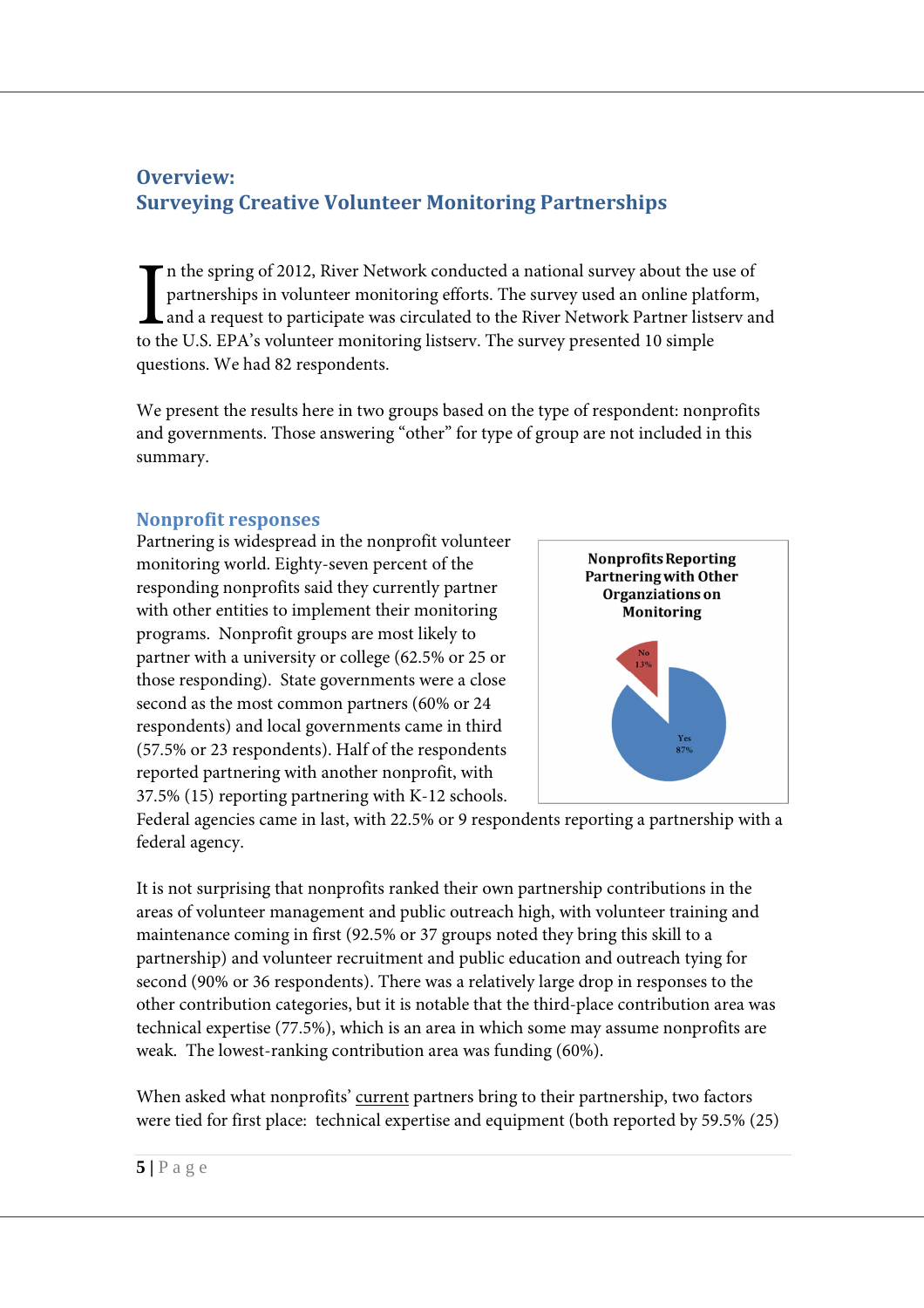groups). Applying the data and providing funding were a close second and third respectively (52.4% and 50%). Other factors came in below 50%, with public outreach and education coming in last at 33.3%.

When asked what they look for in a prospective partner (i.e. a "dream" partner contribution), there was no huge surprise in terms of what nonprofits were looking for: funding. At 90% or 43 of 48 responses, funding was far and away the leader in desirable contribution areas. (Thirty ranked funding as their first choice for "dream" contributions from a partner, with another 11 ranking it second or third.) The next tiers of desirable contributions from partners are equally unsurprising: technical expertise (56% or 27 responses) and applying the data (50% or 24 responses). Equipment also ranked relatively high at 40% or 19 responses and database support/data storage was next with 29% or 14 responses. The remaining contribution categories all ranked significantly lower (with volunteer training and maintenance ranked lowest with the 83% of responses in the #3 category).

The recent economic downturn has made volunteer monitoring nonprofits somewhat more interested in partnering, although not overwhelmingly so. Just over half of the nonprofit respondents (53% or 24) reported that the economic and funding climate has made them somewhat or very much more likely to partner with others to achieve their volunteer



monitoring goals. Forty-two percent (19) reported that the situation has not changed their inclination to partner with other groups. Four percent (2) reported they were somewhat less likely to partner and zero nonprofits reported being very much less likely to partner.

#### **Government responses<sup>1</sup>**

Partnering is nearly as widespread in the government world of volunteer monitoring programs as it is in the nonprofit world, with 83% of the responding government groups saying they currently partner with other entities to implement their monitoring programs.

<sup>-</sup>1 This category included respondents from federal, state and local governments. Due to the small sample size (20), we did not separate the different types of governments for individual analysis. It would be interesting to do a larger survey to investigate any differences among these groups.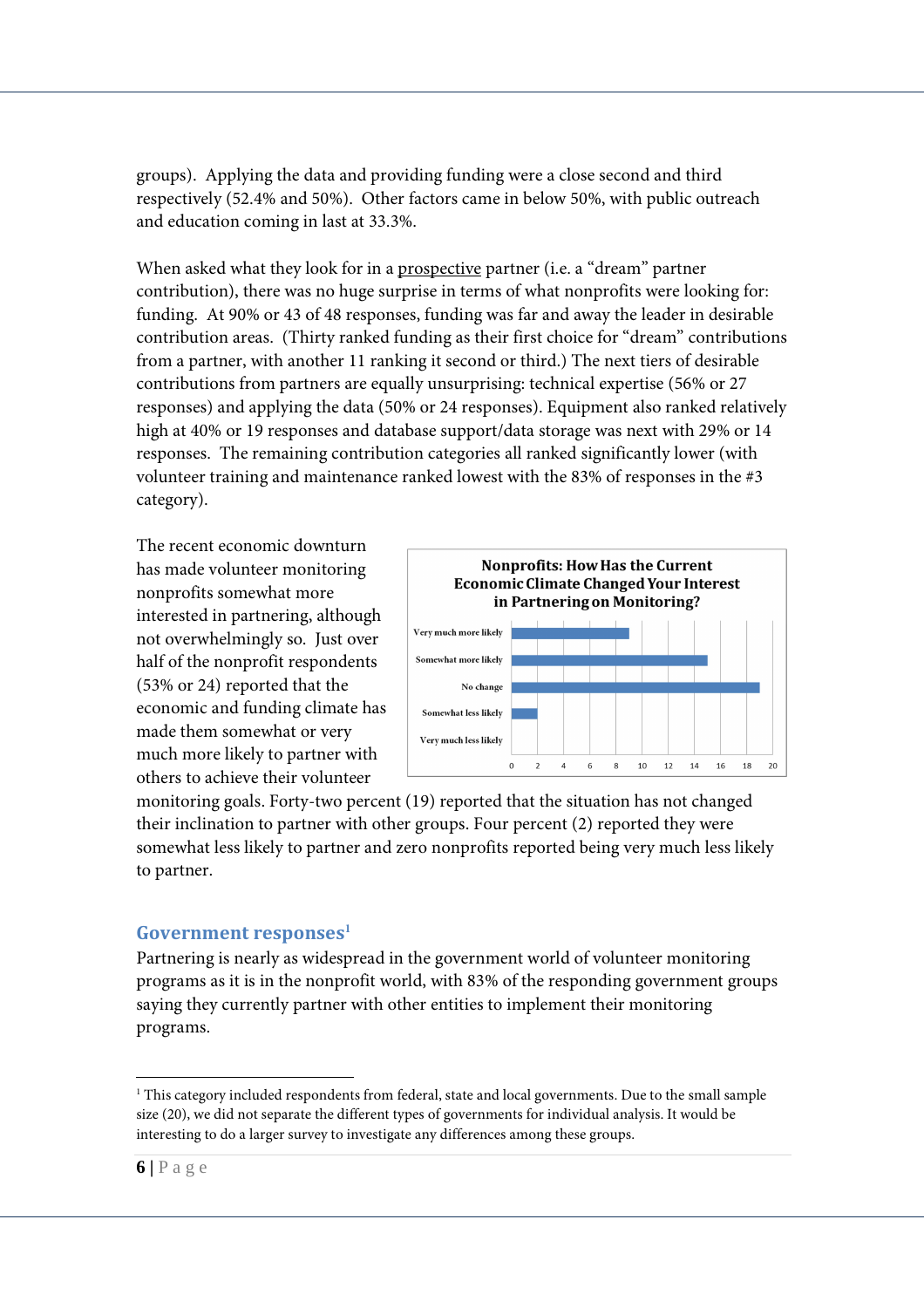Far and away the top partner for government agencies was nonprofits (84.2% or 16 respondents). Local governments came in second (57.9% or 11). The remaining categories all came in under 50%: K-12 schools (47.4% or 9); universities or colleges (42.1% or 8); state governments (36.8% or 7); and federal agencies (21.1% or 4).

Unanimously, government agencies see themselves as bringing technical skills to the table. Government agencies ranked technical expertise



(100% or 19 responses) highest in terms of skills brought to partnerships. The next group of responses were all closely ranked, with equipment second (84% or 16), volunteer training/maintenance third (78.9% or 15), and applying the data fourth (73.7% or 14). The next group of categories tied for fifth: funding, database support/data storage and public outreach/education (68.4% or 13). Volunteer recruitment ranked lowest at 57.9% (or 11).

When asked what their current partners bring to their partnership, government agencies overwhelmingly find people skills through their partnerships, although the benefits are not limited to that. Government agencies rely most heavily on partners to bring public outreach and education skills to their partnership (95% or 19). Volunteer recruitment is a strong second at 80% (or 16). The next tier of responses is moderately surprising, with applying the data coming in at 65% (13) and the categories of equipment and technical expertise at 60% (12). The remaining categories come in at 50% or lower: volunteer training and maintenance (50%); funding (45%); and database support/data storage (40%).

When asked what they look for in a prospective partner (i.e. a "dream" partner contribution), government agencies were most likely to answer – you guessed it – funding. Like nonprofits, the top contribution government agencies look for in a partner is funding, with 58% of respondents (14) ranking this in their top three desirable partner resources (11 of those respondents ranked it as the first choice resource). Applying the data came in second overall with 54% (13) ranking it in their top three choices, but only four of those ranked it as the first choice. Volunteer recruitment was third at 50% (12) with 83% of those ranking it as first or second choice. Technical expertise was fourth at 46% (or 11), but again only four of those ranked it as the first choice and six ranked it third choice. Volunteer training and maintenance was fifth at 42% (or 2) but 80% of those respondents ranked it as the first or second choice.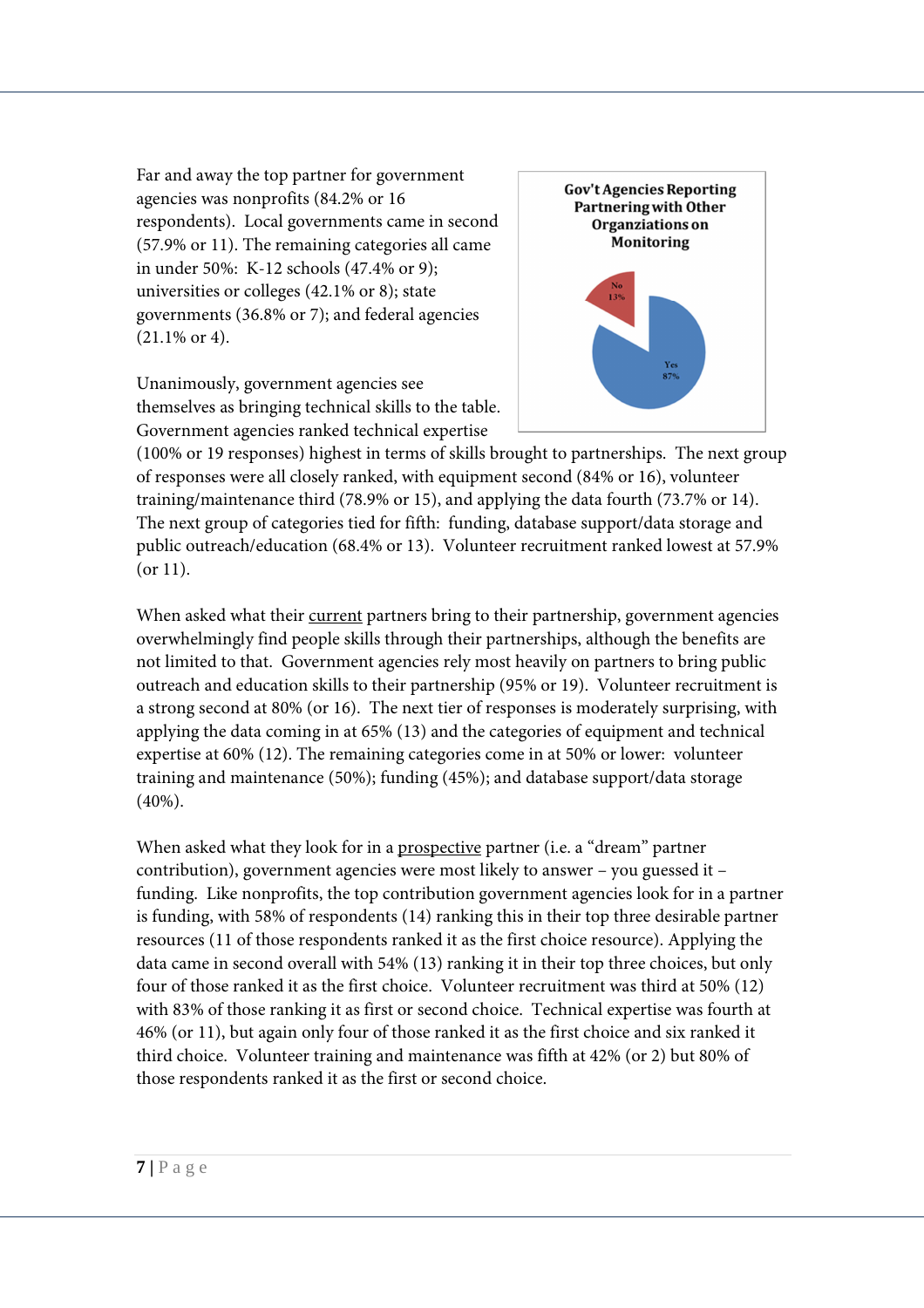The recent economic climate has made governments more likely to seek volunteer monitoring partnerships. The shift in their interest has been notably stronger than the shift in nonprofit interest. Sixty-eight (15) percent of government agencies reported that the economic and funding climate has made them somewhat or very



much more likely to partner with others to achieve their volunteer monitoring goals. Twenty-three percent (5) reported that the situation has not changed their inclination to partner with other groups. Nine percent (2) reported they were somewhat less likely to partner.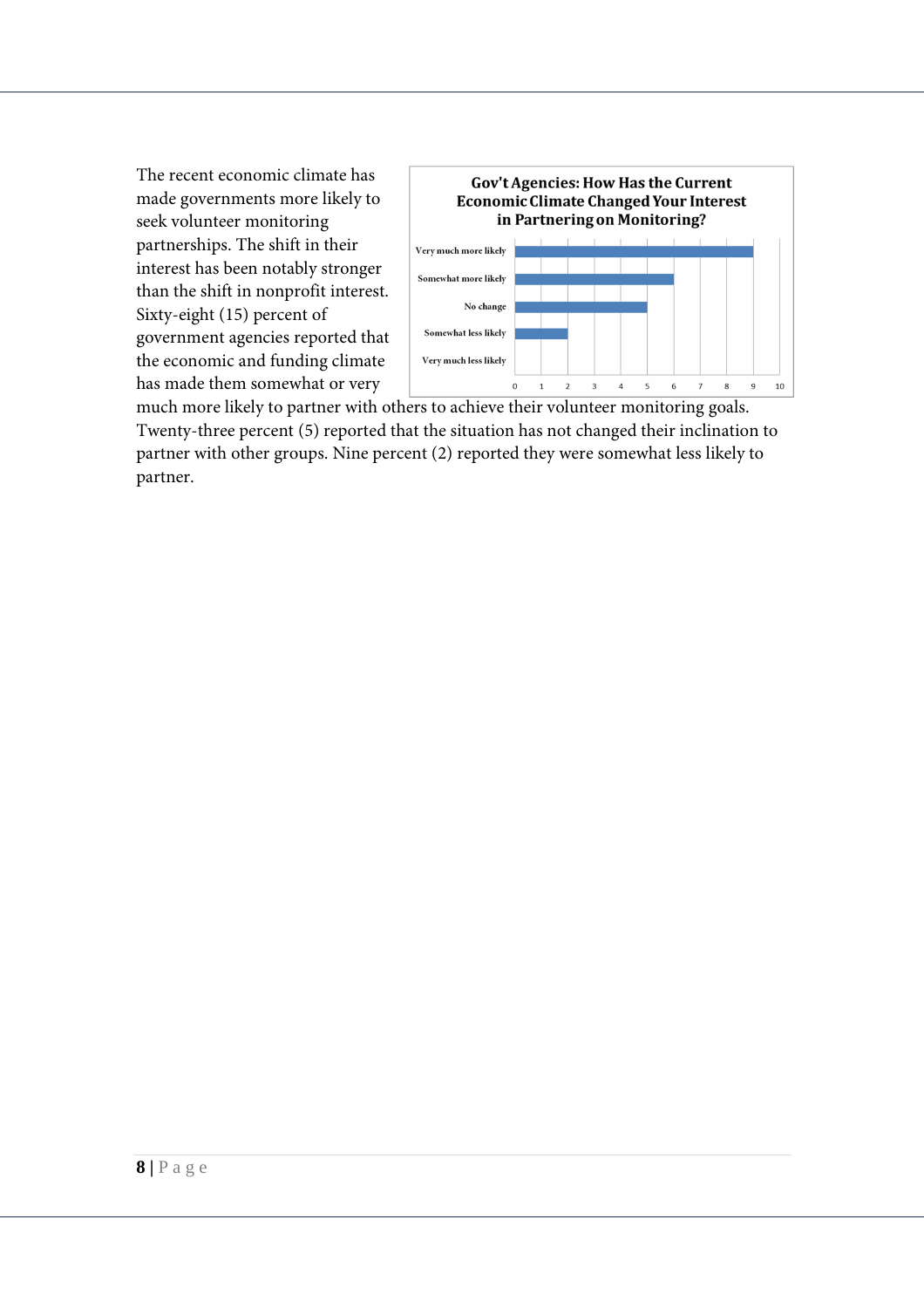# **Case Study 1: Waccamaw River, North Carolina & South Carolina**

he Waccamaw River Volunteer Water Quality Monitoring Program (the Program) is a strong example of a partnership between a nonprofit, a university and local governments, with funding largely driven by stormwater permit The Wace<br>Program<br>and loc<br>requirements.

#### **The setting**

The Waccamaw River is an outstanding illustration of a southern blackwater stream. Starting in North Carolina, the river flows southeast into South Carolina and ultimately into the Atlantic Ocean. The Waccamaw's watershed is still largely forest or forested wetlands, but roughly 6-7 percent of the watershed is in agricultural use, with a similar amount developed for urban uses.

Still largely healthy, the watershed is home to rare, threatened and endangered species of plants and diverse wildlife species, including the American Black Bear and several endemic plants and animals. The river also supports diverse recreational uses, provides drinking water for local communities and is a major economic driver for the region. Yet problems include recreational impairments caused by bacterial contamination, fish consumption advisories for mercury, wetland losses, and issues related to increased development.

### **The monitoring program basics**

The Program stemmed from the Coastal Waccamaw Stormwater Education Consortium, which started in 2004. In the Consortium, local governments in the Grand Strand region banded together with local education providers (NGOs, state agencies, universities) to conduct stormwater outreach and education. Coastal Carolina University (CCU) and the Waccamaw Riverkeeper are both founding and continuing members of the Consortium. The Riverkeeper was interested in creating a volunteer monitoring program, and the local governments were interested in meeting Clean Water Act stormwater permit requirements for public involvement. These mutual needs launched the Waccamaw River Volunteer Water Quality Monitoring Program, with CCU providing the technical support.

Established in 2006, the Program monitors 12 sites in South Carolina, and recently added six sites in North Carolina. Approximately 50 volunteers work in teams of three to five. Each team samples one, two or three sites twice a month year-around, monitoring for a wide variety of parameters. These include measuring dissolved oxygen, pH, conductivity and temperature with handheld meters in the field; using colorimetric strips to check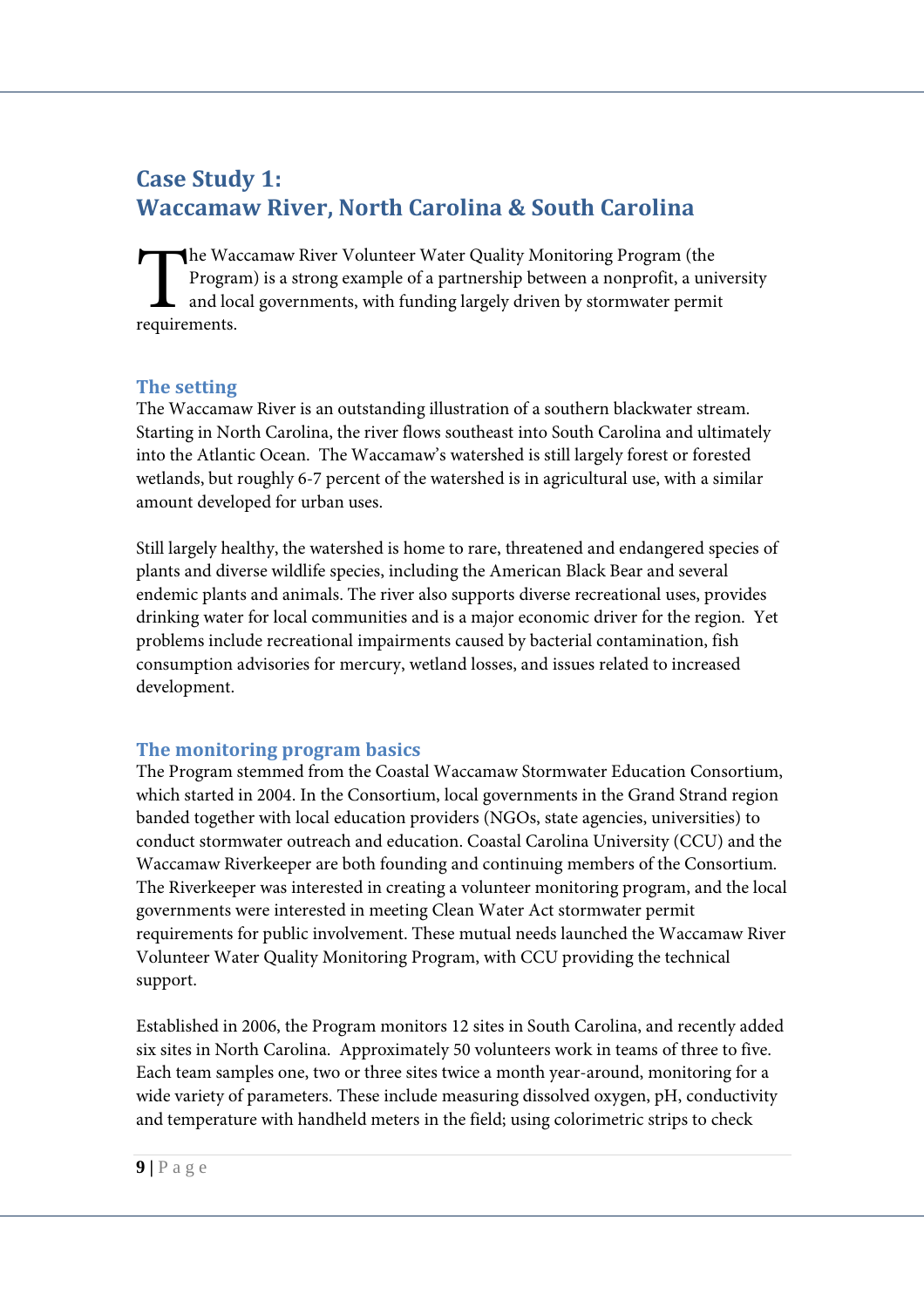ammonia, nitrate and nitrite, also in the field; and taking water samples home for measurement of turbidity using a portable meter and for determination of bacteria counts, specifically for E. coli and total coliform by plating, incubating and counting bacterial colonies. Volunteers enter their data into an online database. These data undergo a quality assurance, quality control check by the volunteer monitoring coordinator and other administrative staff before they are approved for submission to a publicly accessible online database.

#### **The partnership and roles**

This partnership brings together a nonprofit watershed group, a university, several local governments, and others. The watershed group –Waccamaw Riverkeeper – recruits, trains and manages the volunteer monitors and hosts an annual public meeting where the volunteer monitoring data is shared and discussed with stakeholders, including the public, and an annual volunteer meeting at which issues may be discussed and additional training is provided. As part of the Quality Assurance Quality Control (QAQC) procedure, Waccamaw Riverkeeper also reviews incoming data and notifies appropriate agencies if the monitoring results show potential problems, including illicit discharges and other water quality problems. Waccamaw Riverkeeper and its volunteers will then assist the regulatory agencies in illicit discharge investigation and follow-up to their resolution.

The university – Coastal Carolina University's (CCU) Waccamaw Watershed Academy – manages the financial side of the project, houses the Volunteer Monitoring Coordinator, maintains the online database for volunteer data, purchases and maintains equipment, and coordinates requirements such as QAQC project plans, etc. Both project administrators – CCU's Waccamaw Watershed Academy and Waccamaw Riverkeeper– regularly interact with the local municipalities to ensure that project needs are met. Specifically, twice yearly meetings with the regulating municipalities are held as part of the Coastal Waccamaw Stormwater Education Consortium, where programmatic updates are provided and discussions may ensue.

Three local governments – the City of Conway, Horry County and Georgetown County – are key partners in the effort. Funding is provided from stormwater utility fees from the three local governments. These entities are covered under a stormwater permit (a Municipal Separate

Funding is provided from stormwater utility fees from three local governments.

Stormwater Sewer System or MS4 permit), which motivates them to participate in the volunteer monitoring program. Why? Funding the program contributes to compliance of the local governments' stormwater permit requirements for public education and outreach, public involvement and participation, and illicit discharge detection.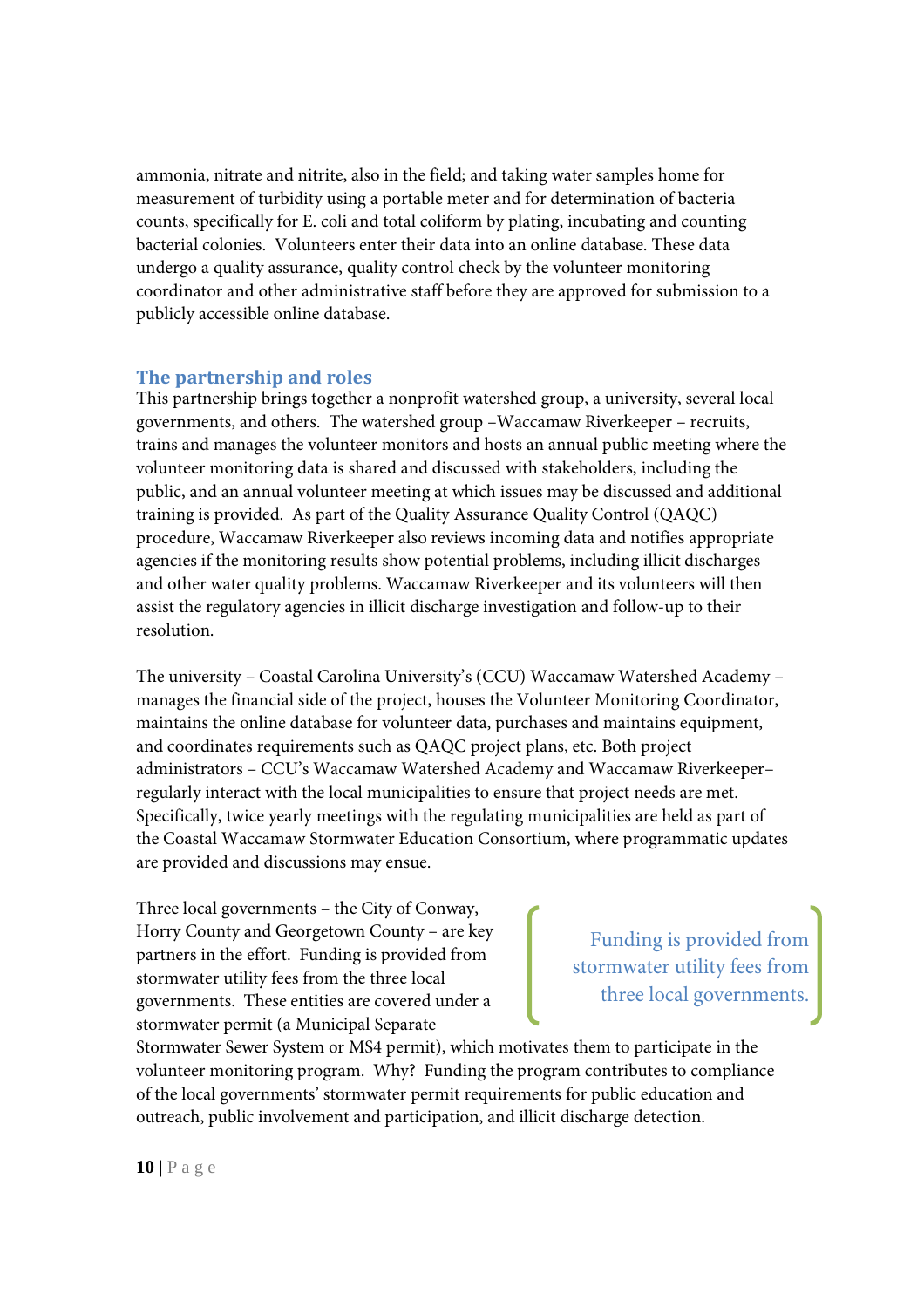The investment by local governments is significant. Horry County alone spends approximately \$67,000 per year on 10 volunteer monitoring sites – eight on the Waccamaw River and two in Murrells Inlet. This covers costs for materials, equipment, and lab oversight and quality control at CCU's Waccamaw Watershed Academy. In addition, the County cost-shares with the U.S. Geological Survey for continuous monitoring gages on the river, monitoring at an ocean fishing pier, and bacterial source tracking in specific areas. The County also provides funds for the Coastal Waccamaw Stormwater Education Consortium.

Horry County staff list other benefits as well, including: detection of illicit discharges; long-term trend analysis and understanding the river system more thoroughly; spawning additional monitoring programs based on the success of the Waccamaw River program; and developing a core group of educated citizens who serve as advocates for the river.

"The volunteers do not necessarily come to the program with a thorough scientific or policy background, but their participation educates them about the river system and impacts from our land-based activities," says Dave Fuss of Horry County. He adds, "Trend analysis and reporting from CCU has helped the stormwater programs to gain a better understanding of our unique river system and its baseline conditions, so that we can better understand its response to climate variability such as drought and other phenomena."

And the benefits go beyond the direct impacts of monitoring efforts. "The county has developed strong relationships with CCU and the Riverkeeper program, which has resulted in better communication and support for a variety of initiatives related to water quality and sustainable land use," says Fuss.

#### **Use of data**

Volunteer data are used in several ways. Most directly, the local governments use the data as part of their stormwater management program. After each sampling event, Coastal Carolina University's Waccamaw Watershed Academy creates a provisional report of results, which summarizes findings and trends. The information is used in the illicit discharge detection effort, as well as in adjusting ongoing management efforts. In addition to identifying exceedances of water quality standards, the University has established a method for identifying "somewhat unusual" or "highly unusual" results for each sampling site using percentile thresholds computed from nearly seven years of water quality data. This methodology enables the stakeholders to identify conditions that require immediate attention, as highly unusual conditions are indicative of an ongoing illicit discharge.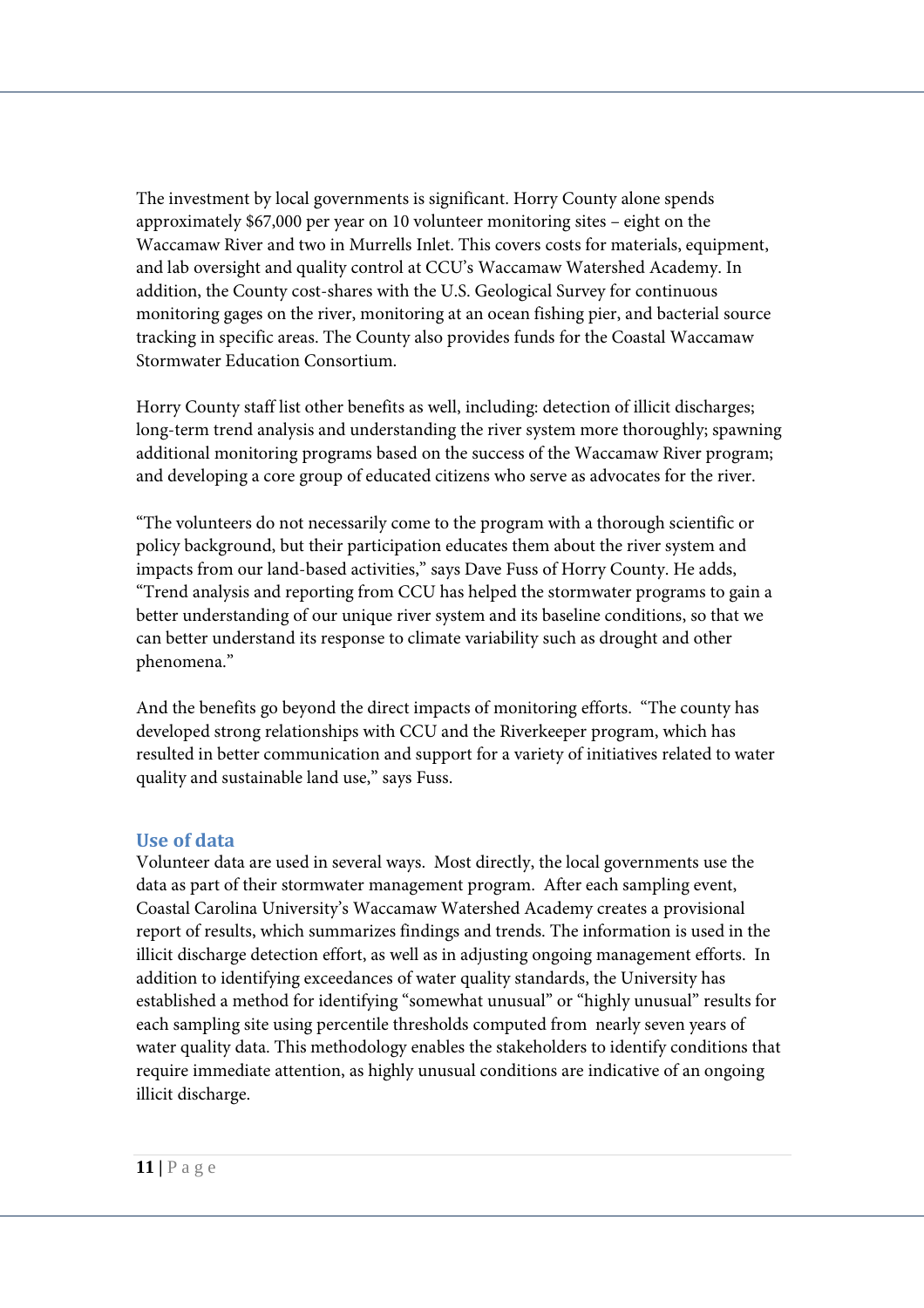The Program also hosts an annual public meeting where the data and their significance is discussed with a diverse audience, including volunteers, the media, local governments that fund the effort, other agencies, other interested parties and the public at large.

The Program is working on revisions to its Quality Assurance Project Plan (QAPP) with a plan to seek approval by the SC Department of Environmental Control. Because the Program's QAPP is not approved by the state, project data cannot be officially used in the state's impaired waters listing program or for other regulatory purposes. However, the data are shared with the state to help prioritize where official state monitoring may be needed to follow up on volunteer-identified problem areas. Because the volunteers are monitoring more locations on the Waccamaw more regularly than the state program can manage, the volunteer data help direct the state's resources more efficiently by targeting state monitoring.

#### **Lessons to share**

- *Tying volunteer monitoring efforts to an existing need such as fulfilling a regulatory requirement for a community – can provide steady investment.* Longterm funding and stability are a challenge for many volunteer monitoring programs. The Program got around this problem by connecting their efforts with the stormwater permit program requirements – making sure the Program served an important and ongoing regulatory need for the communities involved. Meeting this need has resulted in a steady investment of dollars and institutional commitment. "Where regulations are helping to drive the partnership, funding opportunities are a little easier to identify. Where regulations are not driving the partnership, funding can prove to be more elusive," says Christine Ellis, of Waccamaw Riverkeeper. "However, in those cases the credibility and visibility of the nonprofit organization is improved; hopefully with the end result that the partnership project and the results it achieves are better supported administratively and financially over the long-term."
- *A partnership approach to volunteer water quality monitoring can enhance the credibility of your data, and of the individual partners.* In a well-designed partnership, the data that results is all the more defensible because it is supported by diverse partners. "The credibility of the data is stronger when a nonprofit, academic institution and a regulatory agency are all involved; each serving an important role in ensuring quality data that are being used to drive water quality improvements," says Ellis. More specifically in this example, Riverkeeper found they gained credibility by working with an academic institution, which increased the scientific aspect of the nonprofit's work. In addition, Riverkeeper found increased credibility in working with the regulators to provide for the costeffective use of volunteers in the delivery of important data upon which to make regulatory decisions.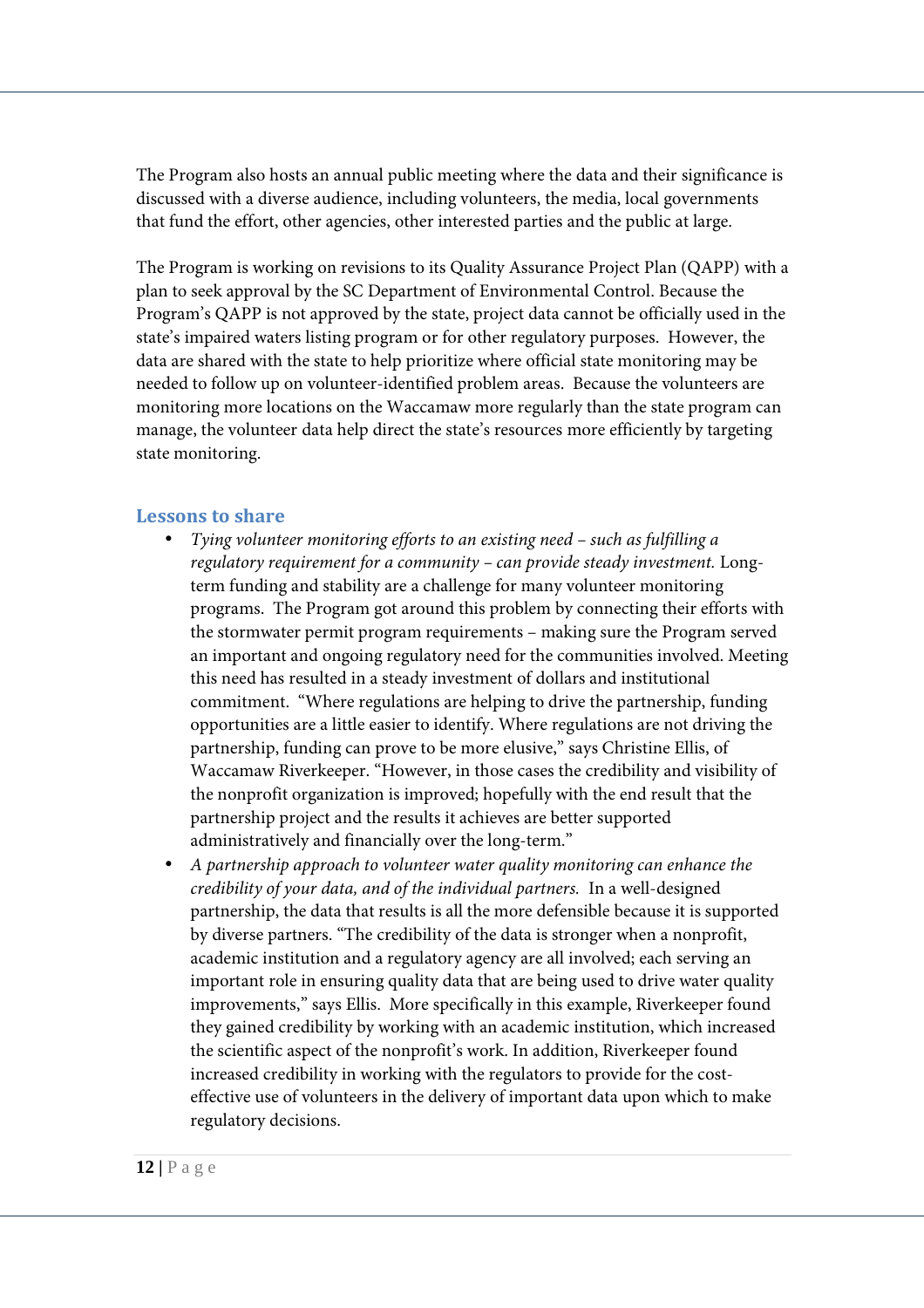- *Working in partnership with others on volunteer water quality monitoring efforts may help strengthen your relationship with partners in other ways.* For example, through this partnership, Riverkeeper and Horry County developed a stronger relationship that has made discussions about more controversial issues easier. "One of the advantages of the partnership is that we have defused the adversarial relationship that sometimes exists between government and nonprofit environmental advocacy groups," says Dave Fuss of Horry County. "We already have open communication lines, and the elected and appointed officials are more familiar with Riverkeeper, so that comments about proposed development projects are taken more seriously and not readily dismissed."
- *As in any kind of volunteer monitoring effort, helping volunteers see the results of their work over the short- and the long-haul is critical, and a partnership can help you do just that.* "The power of volunteer monitoring or any monitoring is in the long-term trends that are statistically sound, which can sometimes test the patience of volunteers. Now that the river program has nearly seven years of data, we are getting to a point where the data is pretty powerful, but it still takes time to make policy and code changes that are based on the data, because we have to be confident that the data supports those changes," says Dave Fuss of Horry County. "This is probably the most difficult part for the monitoring coordinators – keeping the momentum going with the volunteers." Building in feedback loops like the annual monitoring conference allows volunteers to see that their data is being compiled and used by the various partners, even if they don't see immediate policy changes.
- *Smart partnerships establish structures to keep all partners actively engaged.* Engagement is critical to the success of any partnership. All partners need to be invested at some level in designing the program, decisions impacting it, and its ultimate goal of improving water quality. In this example, the Program has built in regular meetings, data review systems and more to make sure all partners are engaged in gathering and using the data. Design these types of connections and engagement opportunities into your partnership to keep everyone engaged and connected to the program's results.
- *It may seem obvious, but remember that partnerships allow access to a range of resources that may not be available otherwise*. In this example, the University has many resources that a nonprofit and even a municipality may not have access to. These include assets such as equipment, faculty/staff and students, and potential funding sources that are available to academic institutions. In addition, grant sources have been pursued by the University on behalf of the municipality and to the benefit of the Riverkeeper program. It is little wonder that the survey of partnerships outlined in the introduction to this report listed universities as key partners for nonprofits working on volunteer water quality monitoring!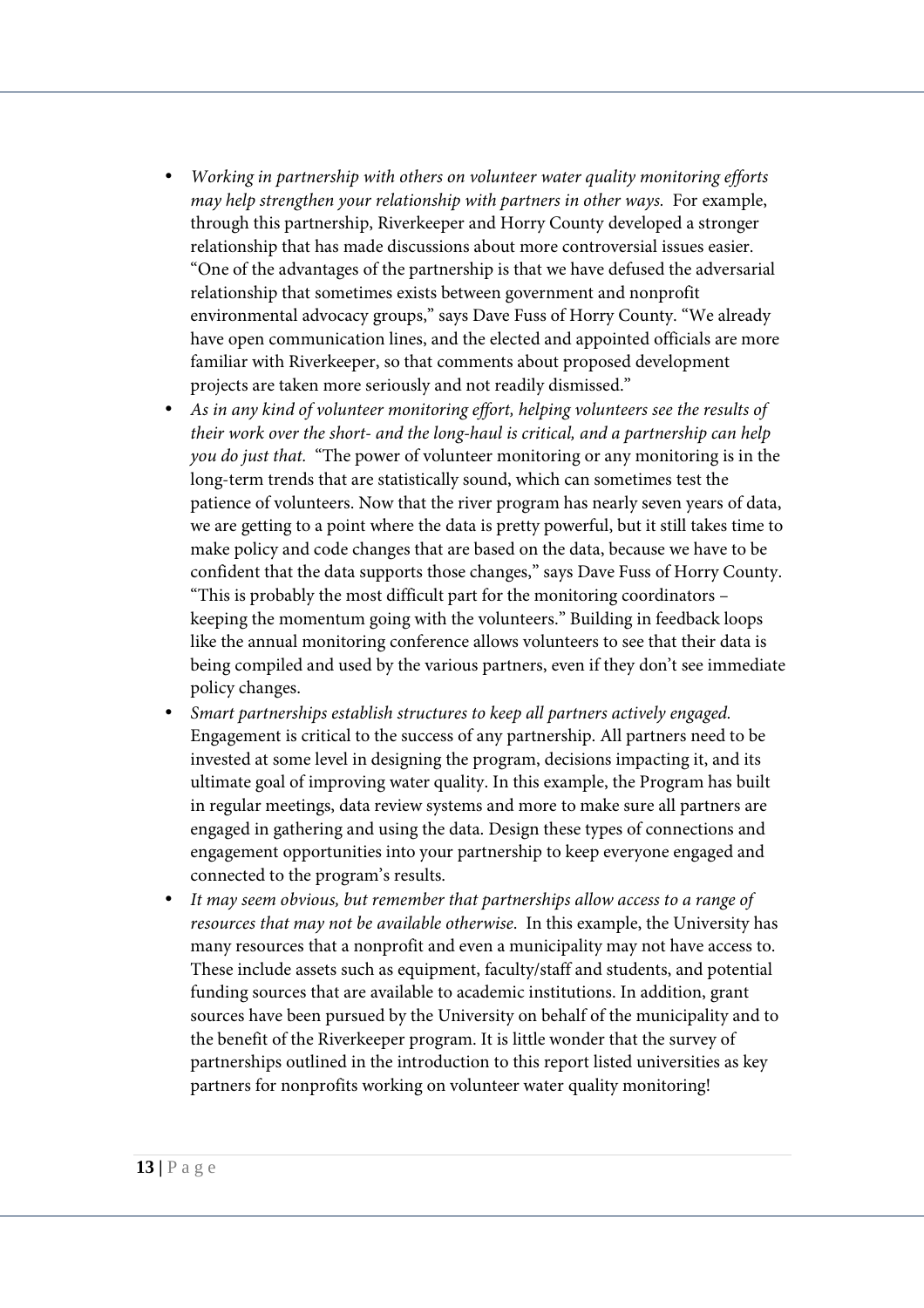# **Case Study 2: Des Moines & Raccoon River, Iowa**

he Agriculture's Clean Water Alliance's volunteer monitoring project is an example of how partnerships can create a reliable funding solution to support an intensive, technically rigorous monitoring effort focused on a specific issue of The Agries<br>
example<br>
intensive intensive due to the same of the same of the same of the same of the same of the same of the same of the same of the same of the same of the same of the same of the same of the same of the sa

#### **The setting**

The Des Moines River begins in southwestern Minnesota and flows generally southeast. It is joined by the Raccoon River just south of downtown Des Moines and flows on to the Mississippi. The Raccoon and Des Moines rivers drain millions of acres of farmland in central Iowa. The rivers also provide drinking water to approximately 500,000

The Raccoon and Des Moines rivers provide drinking water to approximately 500,000 Iowans.

Iowans. In the 1990s, increasing nitrate concentrations in the rivers resulted in a large investment – approximately \$4 million – in nitrate treatment at the Des Moines Water Works (DMWW) in order to comply with U.S. EPA's 10 mg/L nitrate Maximum Contaminant Level (MCL) for drinking water.

#### **The monitoring program basics**

The program started in 1999 with a synoptic study (basically, a study collecting data from a large area at the same time) in the Raccoon watershed funded by U.S. EPA and led by the DMWW. Among other things, this study demonstrated that good, solid data could be collected by trained volunteers. At the same time, DMWW was reaching out to fertilizer retailers in the watershed with the goal of engaging the retailers in a discussion of the role of fertilizer management on water quality in the Raccoon and Des Moines rivers.

As a result of all the attention on fertilizers and water quality, local fertilizer retailers came together in 2000 to form Agriculture's Clean Water Alliance (ACWA). The mission of the ACWA is: *"*To reduce the nutrient loss – specifically nitrates from farm fields – and keep the nutrients from entering the Des Moines and Raccoon Rivers and their tributaries." As part of that mission, ACWA took up the volunteer monitoring idea from the earlier synoptic study and ran with it.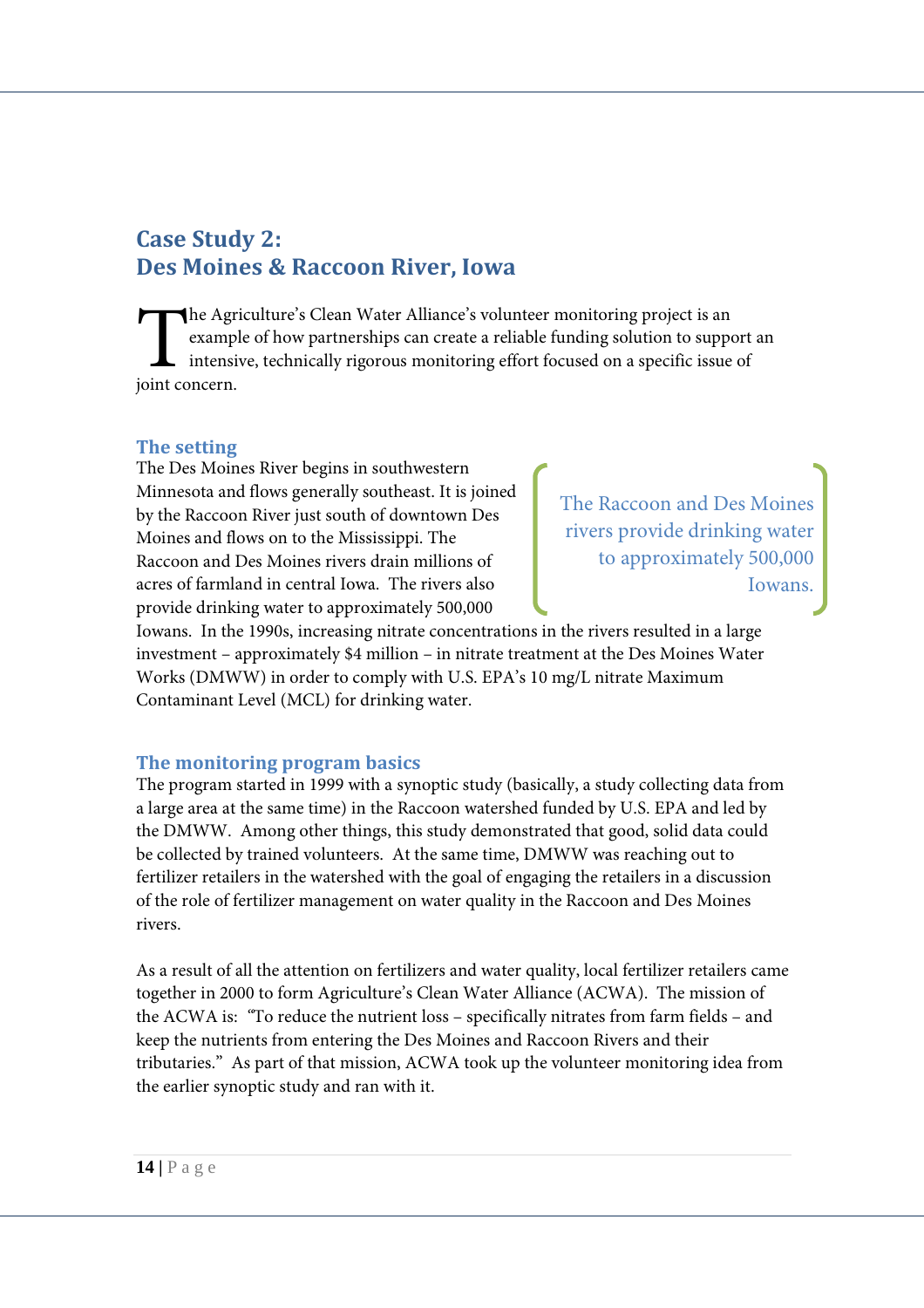The project volunteers monitor for a variety of parameters, including nitrate, phosphorus, bacteria, dissolved oxygen, temperature and turbidity.<sup>2</sup> Twenty-nine certified volunteers covered 107 sites in 2011, collecting a total of 1,148 samples.<sup>3</sup> Volunteers monitor each site once every two weeks from April through July. The project draws its volunteers from Soil and Water Conservation Districts, County Conservation Boards, and Future Farmers of America, as well as from local watershed groups.

Laboratory work and analysis was originally done by staff at the DMWW, but today that work is conducted by staff at the Iowa Soybean Association.

## **The partnership and roles**

The volunteer monitoring project relies on a diverse mix of partners to succeed. The heart of the ACWA is made up of 13 agricultural retailers. These retailers play several roles in reducing nitrate pollution in the watershed, but in terms of the monitoring program it is their financial support that is most critical. The retailers pay annual member

The retailers pay annual member dues taken from a percentage of annual nitrogen fertilizer sales, and this supports the monitoring program costs.

dues taken from a percentage of annual nitrogen fertilizer sales, and this supports the monitoring program costs. According to an ACWA report: "Since 1999, ACWA members have invested more than \$1 million in water quality monitoring in the Raccoon and the Des Moines Rivers and their largest tributaries. Well over 10,000 samples have been collected by more than 100 certified samplers."<sup>4</sup>

The Iowa Soybean Association (ISA) describes themselves as a group of producers who came together to develop "… policies and programs that help farmers expand profit opportunities while promoting environmentally sensitive production using the soybean check-off and other resources." As part of this vision, the ISA provides technical and administrative support to the ACWA's volunteer monitoring project. This includes providing volunteer training, hosting the lab, managing all the logistics for the monitoring days and managing the board of ACWA.

Other partners include local watershed groups, the U.S. Geological Service, the National Laboratory for Agriculture and the Environment, and the Des Moines Water Works. Several corporate entities – Dow Agriscience and Mosaic – are represented through

<sup>&</sup>lt;u>.</u> 2 http://www.acwa-rrws.org/monitoring.html#

<sup>3</sup> Agriculture's Clean Water Alliance, *Celebrating Progress: 2011 ACWA Progress Report*. Available online at: http://www.acwa-rrws.org/newsroom.html.

<sup>4</sup> Agriculture's Clean Water Alliance, *Celebrating Progress: 2011 ACWA Progress Report*. Available online at: http://www.acwa-rrws.org/newsroom.html. (page 3)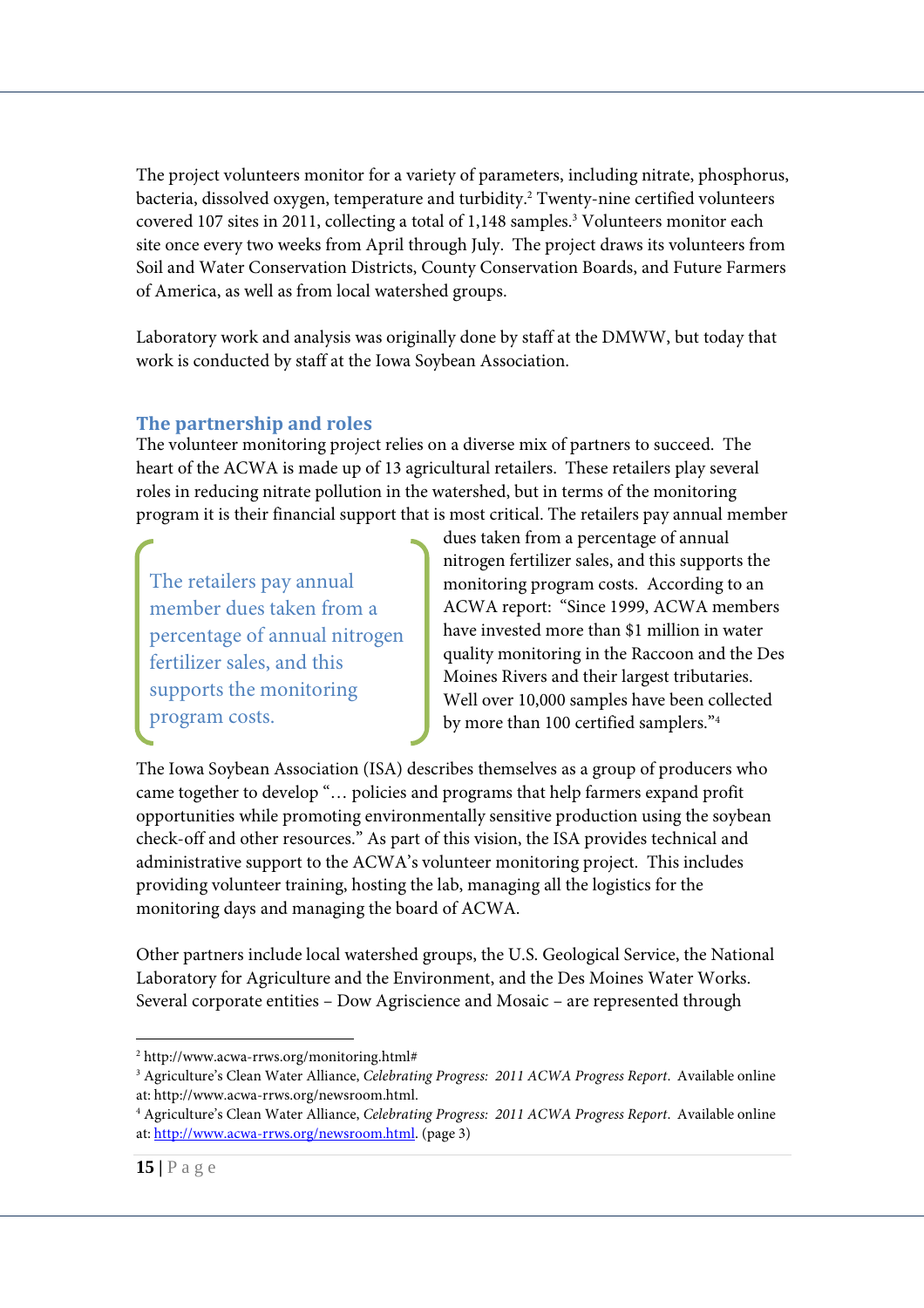Associate Membership. Associate membership allows interests from outside the watershed to contribute financially to the project.

For the most part, the partnerships involved in the project have been informal. Over time, roles have evolved as needed, and the Iowa Soybean Association has grown to take over some roles originally played by other partners.

#### **Use of data**

One of the most exciting aspects of this story is the extent to which the project's data has been used in meaningful ways. For example, the data were used by the Iowa Department of Natural Resources to develop Total Maximum Daily Loads (TMDLs) for the Raccoon and Des Moines rivers. The Iowa Soybean Association used the data to identity 25 target sub-watersheds for restoration through the USDA Mississippi River Initiative. The data have also been used to support successful grant applications for planning and implementation of restoration efforts throughout the watersheds.<sup>5</sup>

Volunteer data were used to develop Total Maximum Daily Loads. The Iowa Soybean Association used the volunteer data to identity 25 target subwatersheds for restoration through the USDA Mississippi River Initiative.

"The DNR has accepted the data as credible and included it in some TMDL reports," says Tony Seeman of the Iowa Soybean Association. "But the intent of the data is really for watershed characterization and targeting and not regulatory purposes, so it hasn't been used in a regulatory manner. I will say that when we do see a fish kill or other strange results, we do let the DNR know so they can investigate and collect their own samples for enforcement actions."

### **Lessons to share**

- *Establish a long-term funding stream with investment from those who stand to benefit from resolving a specific water quality question.* Monitoring needs are ongoing and education about why monitoring should be continued is just as never-ending. Although this reality will always be a challenge, this project's structured funding mechanism provides ongoing funding from an interest group focused on understanding and using the data.
- *Keep partners engaged by keeping the work relevant and new.* This is always true, but even more so when you're holding partners together on a project. Make sure

<sup>&</sup>lt;u>.</u> <sup>5</sup> Agriculture's Clean Water Alliance, *Celebrating Progress: 2011 ACWA Progress Report*. Available online at: http://www.acwa-rrws.org/newsroom.html.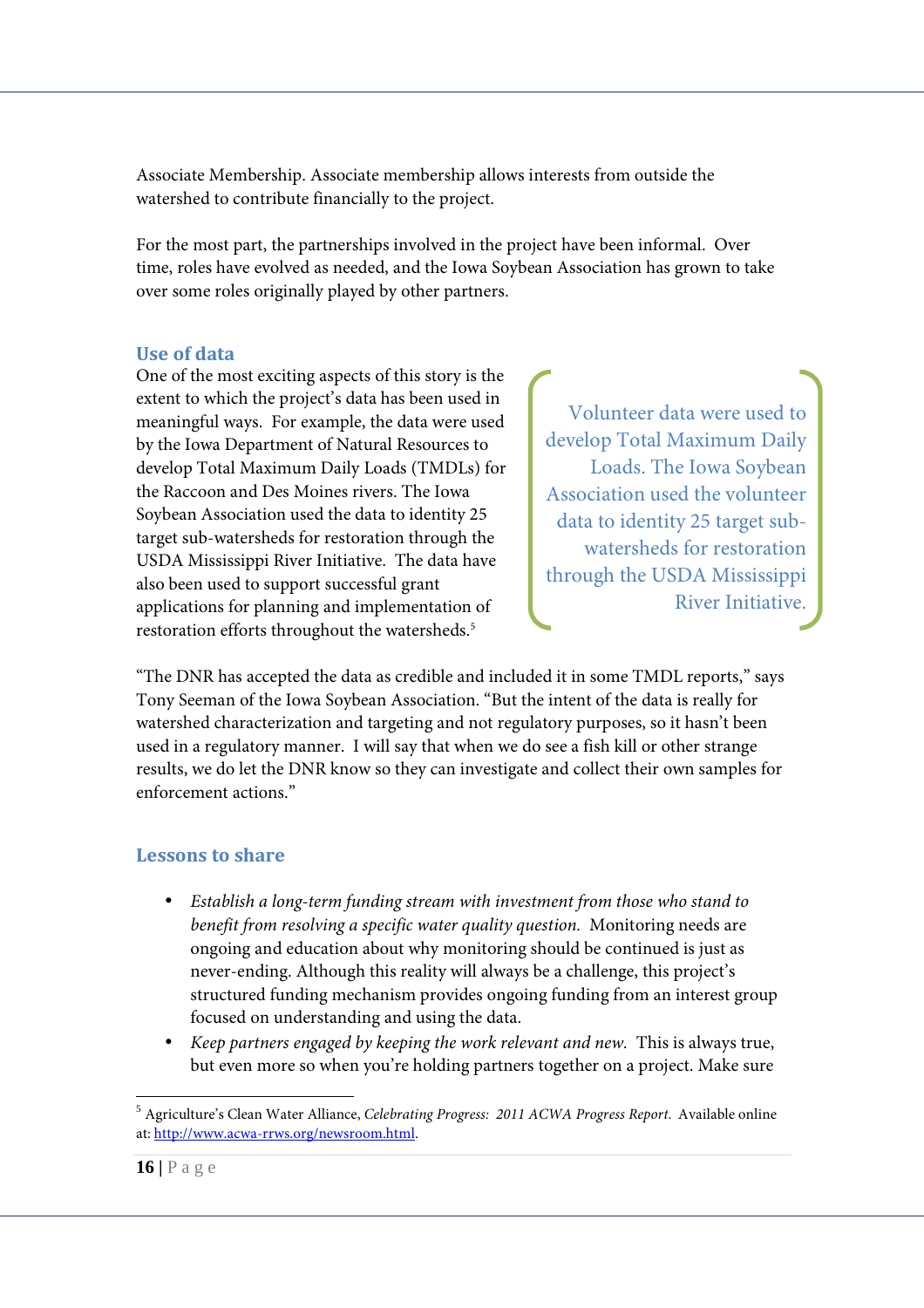to identify a new goal for your work if you achieve your original goal(s). "We are now challenged by the fact that the monitoring started out as a characterization of the watershed, so now we are thinking about transitioning to different monitoring such as edge of field and practice performance monitoring," says Seeman. "We also are considering sampling with an eye on submitting peer reviewed publications. It is becoming increasingly hard to justify the monitoring for the sake of monitoring, so that we aren't just collecting samples but not getting any new information."

- *Identify common concerns of prospective partners right up front*. For example, concerns about the cost of nitrate treatment cut across different interests – from the DMWW to county conservation boards.
- *Public/private partnerships work well when neither entity can succeed on its own*. In this case, the business partners can bring funding to the table, while the nonprofit and volunteers can bring bodies and skills.
- *A regulatory driver helps focus efforts*. The nitrate MCL for drinking water safety really focused the issue and the players on a concrete problem with real-world implications – for the agricultural communities, for the water supplier, and for drinking water consumers.
- *Tout unexpected benefits and make sure all your partners see those benefits*. "This monitoring has been used to target and get several restoration and runoff control projects going. I don't think we initially realized how many doors this data would open," says Seeman. "The data has been used to bring in lots of project dollars to different areas that generally go to the retailers' customers [farmers]. It is important to keep telling the Board, as they don't see this day to day like the staff does."
- *Go figure money helps*. Interestingly, the project pays trained volunteers \$10 per sample, allowing dedicated volunteers to cover costs and perhaps come away with a small profit. Seeman says that as a result, "… we have about a 99 percent followthrough rate on scheduled sampling." The funding mechanism of the partnership in this project allowed this modest payment.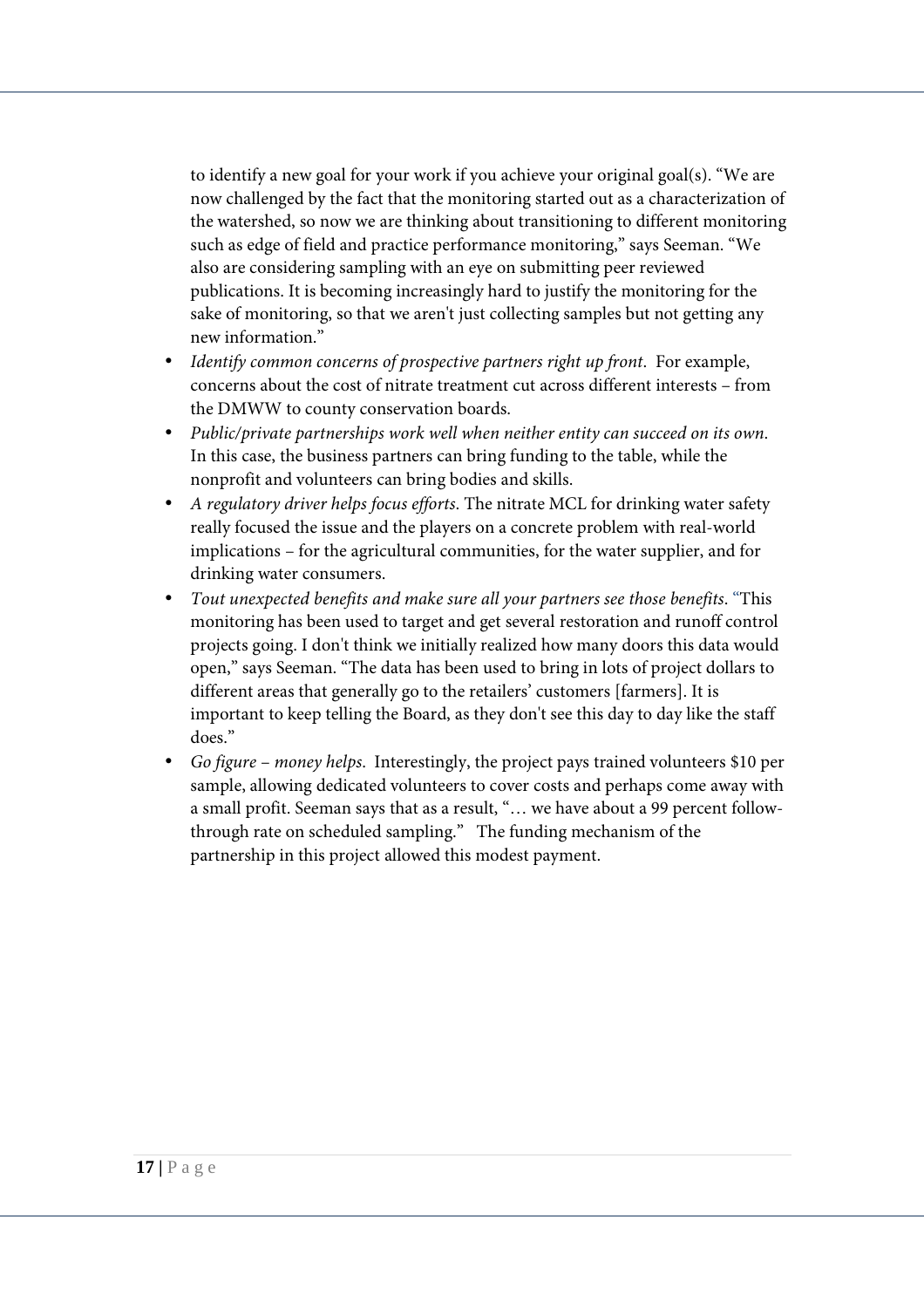# **Case Study 3: Johnson Creek, Oregon**

he Johnson Creek mussel monitoring project is a fascinating example of how a partnership between two nonprofits can play to the strengths of both organizations and create a truly different kind of volunteer experience. The The Johnson Creek mussel monitoring project is a fascinating example of how a partnership between two nonprofits can play to the strengths of both organizations and create a truly different kind of volunteer experience. Th table.

#### **The setting**

Johnson Creek flows 26 miles from its headwaters near the Sandy River to its confluence with the Willamette River, passing through four cities – including urban Portland, Oregon – on its journey. The Creek drains into the Willamette River, which then flows into the Columbia River.

#### **The monitoring program basics**

The Johnson Creek Watershed Council runs several monitoring projects; this case study focuses on their mussel monitoring project, conducted in partnership with the Xerces Society for Invertebrate Conservation. The mussel project was piloted in 2008, and has since monitored four new sites each year, using 20-40 volunteers. (Additional sites are monitored by staff from the two organizations.)

The project strives to document freshwater mussel populations in Johnson Creek using presence/absence surveys. The surveys have documented two native taxa – the western pearlshell and floaters – and one invasive species – the Asian clam. The goals of the project include generating simple, costeffective baseline data on mussel species and distribution in the waters, increasing resident and stakeholder awareness of mussels in the watershed and providing data to help inform stream management decisions.<sup>6</sup>

The goals of the project include generating baseline data, increasing resident and stakeholder awareness of mussels in the watershed and providing data to help inform stream management decisions.

-

<sup>6</sup> Mazzacano, Celeste. The Xerces Society for Invertebrate Conservation. "Community-based Freshwater Mussel Surveys, EMSWCD Partners in Conservation Grant #209-7000, Final Project Report from the Xerces Society." Undated.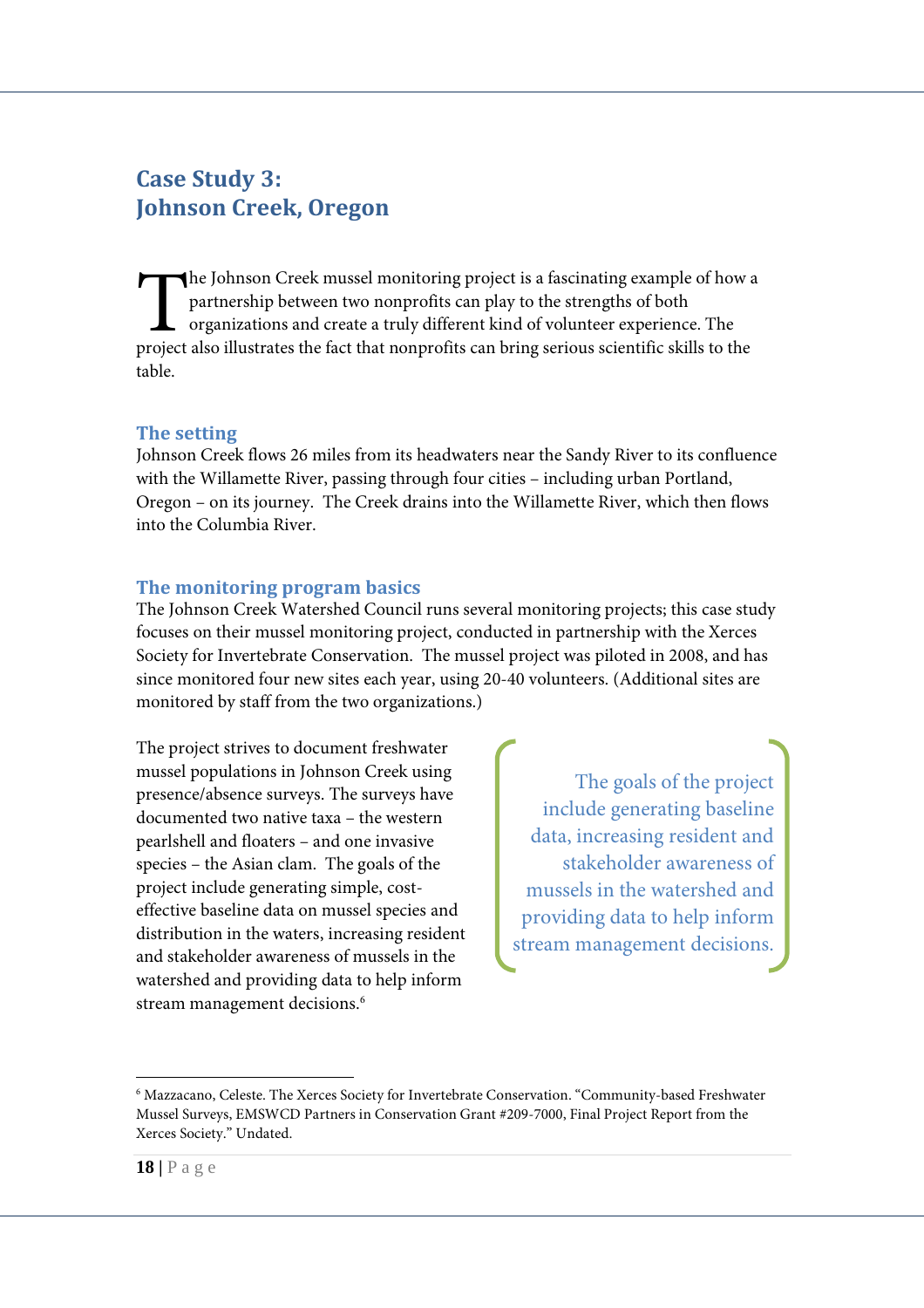Why mussels? According to the Xerces Society, freshwater mussels are the most at-risk group of animals and plants in the United States.<sup>7</sup> Mussels are also extremely understudied, according to the Society. Yet mussels are very important to the health of our streams, and can serve as excellent biological indicators because they are sensitive to water quality changes, long-lived, and fairly stationary.<sup>8</sup>

Mussels also provide a particularly physical and graspable volunteer monitoring experience. "Monitoring for mussels has connected our volunteers with the watershed in a very physical way … in a way that chemical monitoring just can't do. The mussels are visible and touchable," says Lodholz. "We've found mussel beds in places we never expected, and found beds that were more than 80 years old. This excites us and our volunteers."

#### **The partnership and roles**

The Xerces Society was the initial force behind the mussel monitoring project. The Xerces Society received a grant to launch a pilot monitoring project and reached out to the Council to help with implementation. The Society saw value in the Council's detailed knowledge of the watershed and in their skills in volunteer recruitment and management.

For their part, the Society provided a PhD expert to design a mussel study and establish credible methodologies to train volunteers. The Society also provided the initial funding for the pilot and has managed the later grants.

"This partnership frees up the Xerces Society's technical staff to do what they do best – science – while allowing us do what we do best – making sure we have good trained volunteers come out for a great event," says Amy Lodholz, Volunteer and Outreach Coordinator for the Council.

From the Society's viewpoint, working with volunteers to collect the data provided benefits beyond the data itself. "The outreach component has been phenomenal, because the majority of people who participated had virtually no knowledge about native mussels or knew that mussels lived in Johnson Creek – even people who grew up playing in and around the stream," says Celeste Mazzacano, Staff Scientist and Aquatic Program

-

 $^7$  Citations for this include: Stein, B.A., L.S. Kutner, and J.S. Adams. 2000. Precious Heritage: The Status of Biodiversity in the United States. Oxford University Press, 416 pages and Lydeard, C., R. H. Cowie, A. E. Bogan, P. Bouchet, K. S. Cummings, T. J. Frest, D. G. Hebert, R. Hershler, O. Gargominy, K. Perez, W. F. Ponder, B. Roth, M. Seddon, E. E. Strong & F. G. Thompson, 2004. The global decline of nonmarine mollusks. Bioscience 54: 321–330.

 $^8$ Mazzacano, Celeste. The Xerces Society for Invertebrate Conservation. "Community-based Freshwater Mussel Surveys, EMSWCD Partners in Conservation Grant #209-7000, Final Project Report from the Xerces Society." Undated.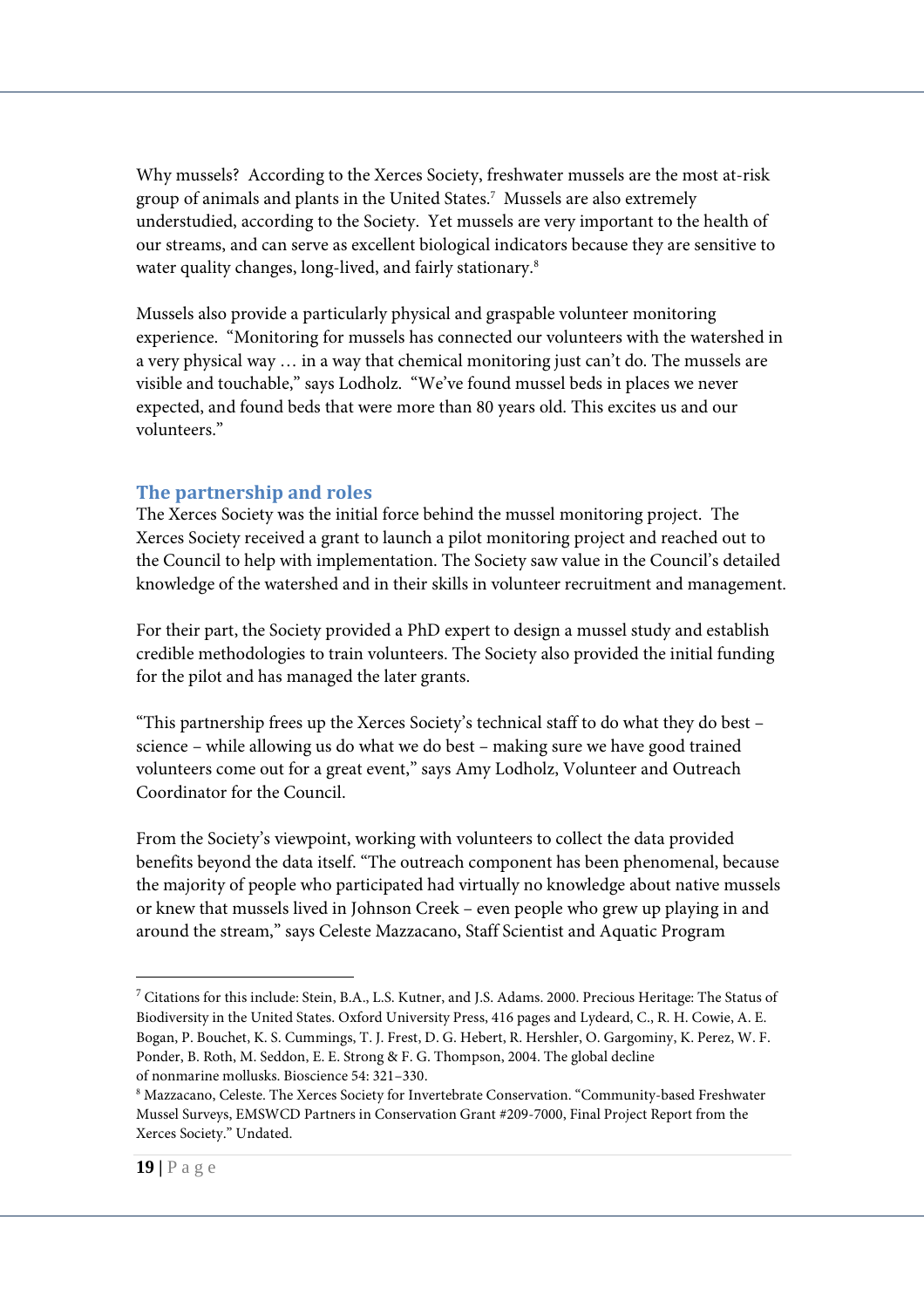Director at the Xerces Society. "The volunteer-based surveys empower the community to take ownership of, and responsibility for, natural resources – a lot of times people have the sense that "nature" is something that you have to get in your car and drive to see, and it can be a very eye-opening experience to show people that wild nature is right there in their own city at their very feet, if they know how to look for it. With the education they received and the opportunity to interact directly with these neat little animals, they are now better able to be advocates for stream protection and conservation of stream biota."

"Monitoring for mussels has connected our volunteers with the watershed in a very physical way … in a way that chemical monitoring just can't do. The mussels are visible and touchable."

While those initial roles did prove valuable, both the Council and the Society found additional benefits in the partnership as the project matured. For example, the Society found that access to the creek for monitoring was made much easier as a result of the Council's existing relationships with riparian landowners. And the Council saw that their volunteers found the science angle – learning from a PhD! – really compelling, bringing out new volunteers and old volunteers who might

have lost interest in other projects like stream cleanups.

"Having access to a PhD level scientist who can actually communicate with volunteers about the science of the project and can develop the protocols has been a huge benefit," says Lodholz. "It was attractive to a different group of volunteers than some of our other projects."

In just one example of the logistical benefits of working together, Mazzacano says: "All volunteers worked under my permit from the state endangered species program." (Mussels aren't federally protected but are recognized as sensitive at the state level, and a permit is required for handling them.) This is the type of permitting challenge that might otherwise discourage watershed groups from tackling this kind of unique monitoring project. Here it was solved relatively easily through the partnership approach.

#### **Use of data**

The data generated by the mussel project has been used in a wide variety of ways, with implications ranging from the academic to on-the-ground. On the academic front, the Xerces Society has shared their findings with an interagency working group focused on status and trends of the Pacific Northwest's native mussels. The Society also hopes to publish their findings in the future, making a contribution to the understanding of these understudied creatures.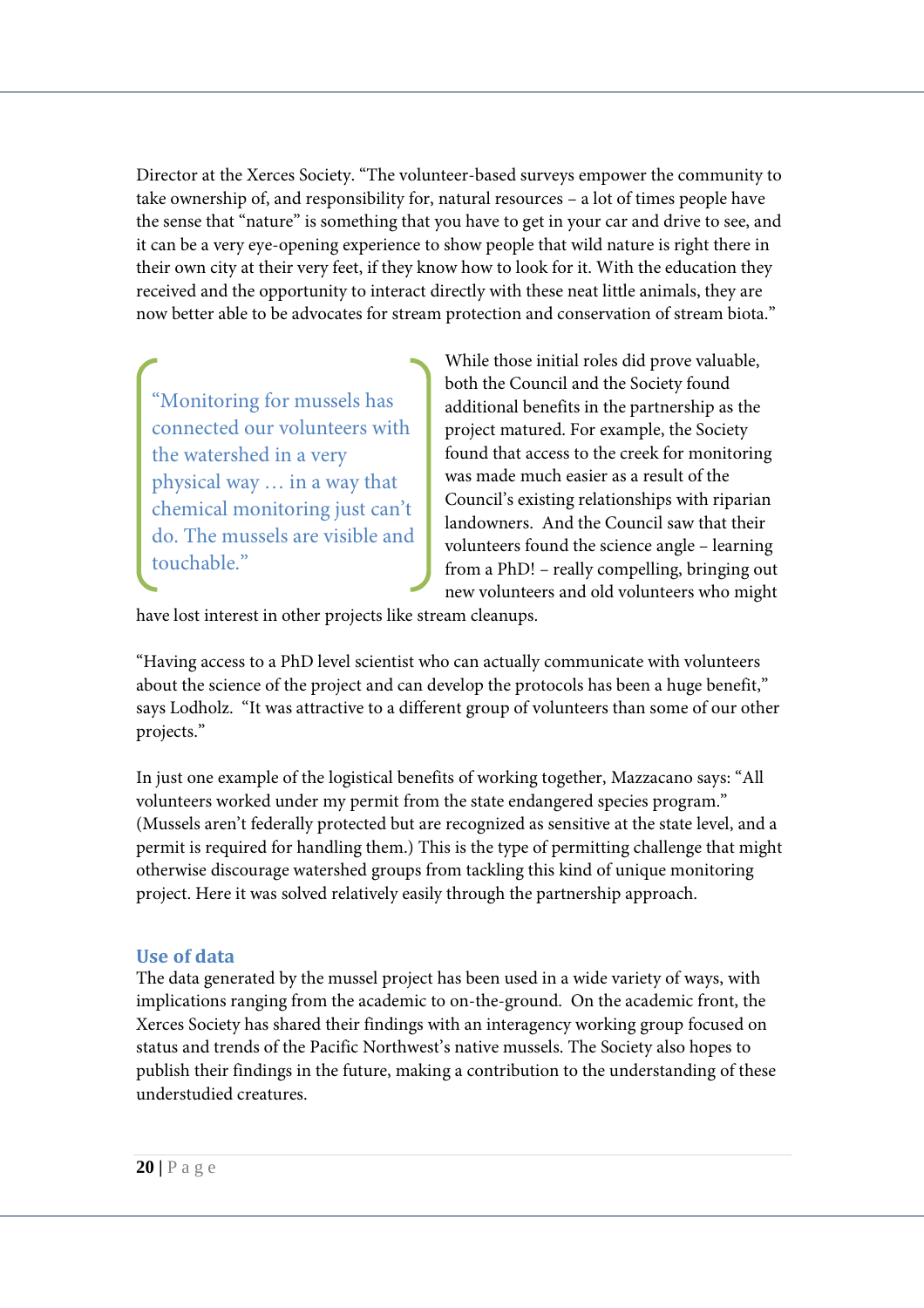The on-the-ground uses of the data are even more compelling. Because the Xerces Society maintains a database, they can and do respond to inquiries from local governments and others about the locations of mussel beds. This has allowed entities that are working in a stream (say, installing a bridge or capping contaminated sediments) to salvage mussels before the project is underway and relocate the animals, which would otherwise be killed. In an additional instance of organizational cooperation, the agencies that need to do mussel salvage usually don't know anything at all about mussels, so Xerces Society staff provides translocation guidelines and technical and direct assistance. The Council also plans to use the data to assist in prioritization of restoration projects and to identify sites where restoration efforts might need to consider impacts to mussel beds.

In the end, the project benefits are fundamentally about what the volunteers find through their work. "As far as the benefits Xerces has seen, this project increased our understanding of the location, numbers and age structure of existing mussel populations, which it turned out far exceeded my expectations of what we would find in what is really a pretty impacted urban stream," says Mazzacano. "It also highlights the importance of urban and urbanized habitats as important refuges for threatened organisms, which can be vital for maintaining connectivity between populations."

## **Lessons to share**

- *Don't assume you know what different organizations might contribute in a partnership.* In this nonprofit-to-nonprofit partnership, one participant brought extensive scientific expertise to the table. Don't pigeonhole nonprofits as "good with volunteers" or state agencies as "strong on technical skills." Really explore the potential universe of partners to see what pieces could come together for your project.
- *Reach beyond "sister" organizations to "cousins.*" In this example, you have two groups focused on different things – one on a watershed, one on invertebrates. The habitat of the river brought them together. Think broadly about who might be interested in the quality of the water and habitat in your watershed.
- *Let a potential partnership expand your horizons. Think about monitoring in its broadest sense as documenting the watershed.* For example, think about the benefits of mussel monitoring in this project: it is a new idea for volunteers to get excited about; volunteers can actually see the mussels (as opposed to trying to see pollution in a chemical sample); mussels document a different and in some ways broader record of the health of the watershed; etc., etc. Shake yourself up and consider what else you could monitor with the right partner: Land use? Recreational visits? Particular habitats? Fish health? Eroding banks? Beaver populations?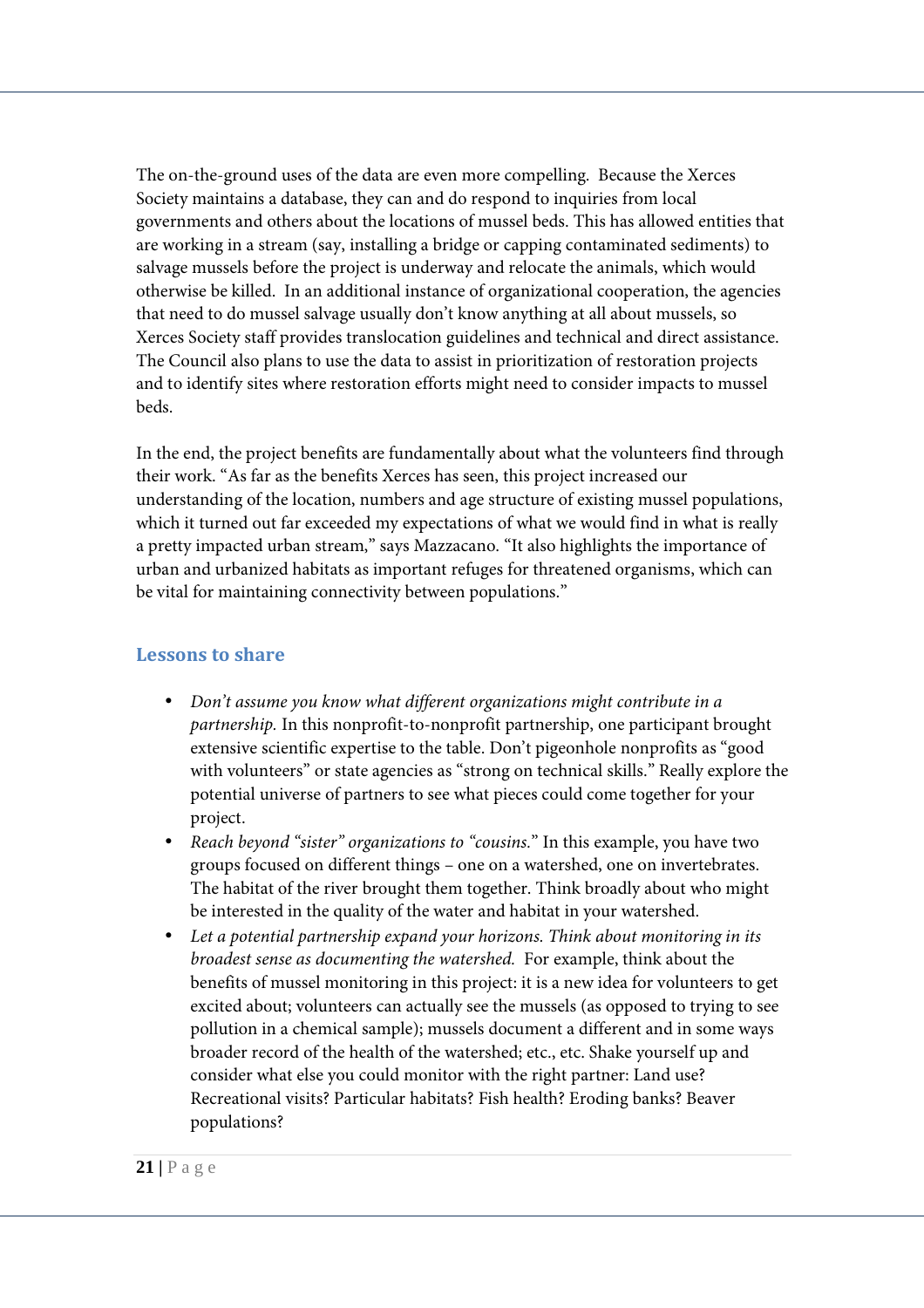- *Know your own strengths well*; *respect your partner's strengths*. In this example, the staffs from the different organizations know what they are good at and clearly admire what the other organization delivers. Roles were clearly delineated in grant proposals, and implementation efforts respected those roles. One reason this project worked so well may have been the familiarity of the players. The Society's Mazzacano was already a volunteer with the Council (and had worked extensively with several other watershed councils) and so was well-versed in how the Council worked. This allowed her to design her part of the project based on a strong understanding of the Council's goals and projects, and how the volunteer program worked.
- *Incorporate adaptive management into your plans. Especially when you're partnering on a project, it can be hard to adjust, but don't lock yourself in!* While the grant agreements established clear roles, the overall project was fluid and flexible. For example, after the first year of the mussel project the Society conducted a survey, asking volunteers to rank their feelings on issues ranging from their own knowledge to learning, engagement, comfort with the training provided, comfort with the physical expectations and more. The volunteer methodology was then adjusted to reflect that feedback.

In another example, Mazzacano explains: "I also realized that in places where the stream contained small native pea clams, volunteers were occasionally confusing the pea clams with young Asian clams. I added more training on distinguishing between the two during the morning training phase of each survey day, and during subsequent mussel surveys I found that volunteers were now able to tell the difference between them." Although this additional training wasn't spelled out in the partnership agreement, the project benefited from the Society's willingness to adjust plans.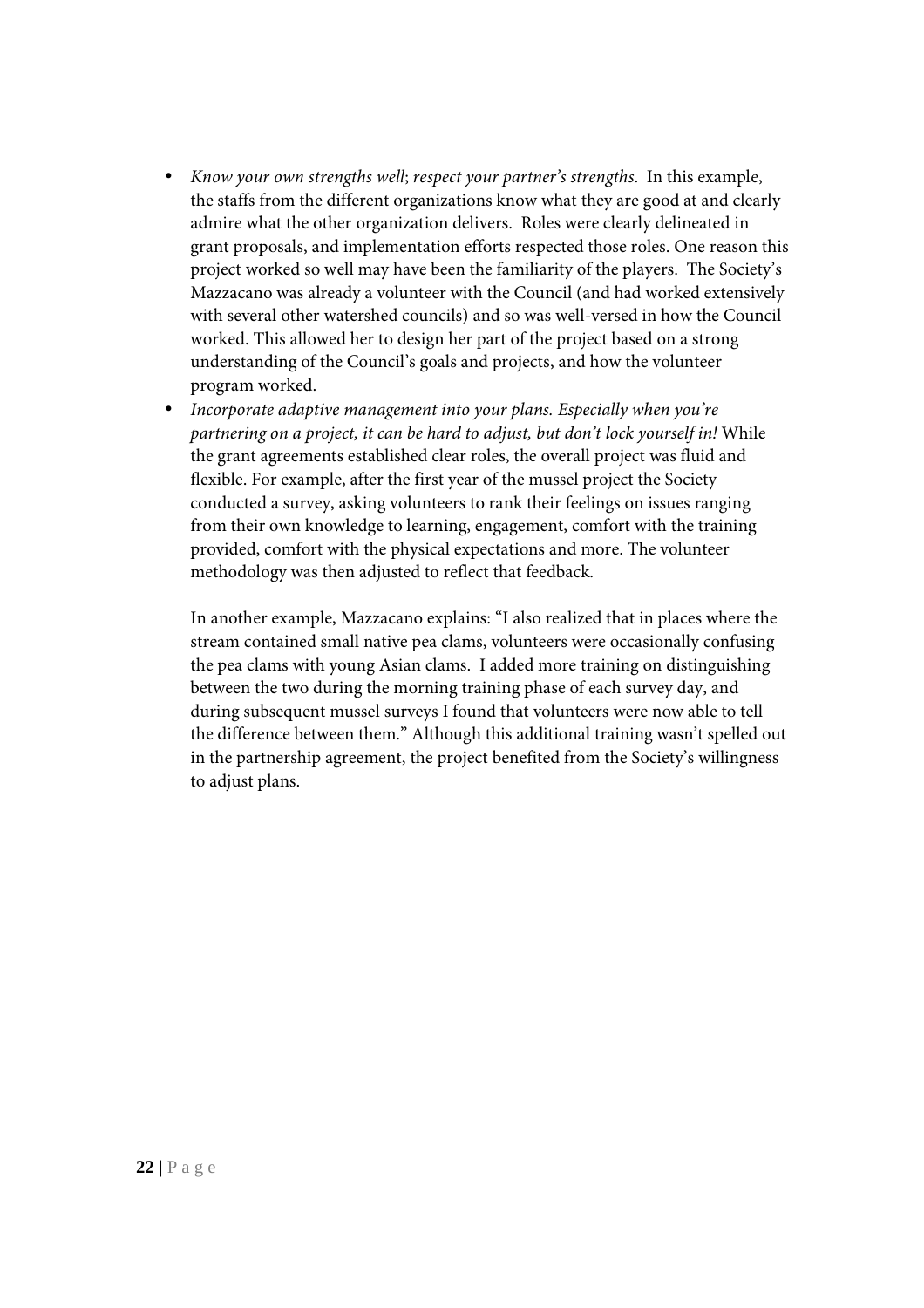# **Case Study 4: Pine Creek, Wisconsin**

he Pine Creek monitoring effort is an example of two types of partnership: 1) external: cooperative efforts between a nonprofit and a state agency that utilizes their different skill sets in a clearly defined way, and 2) internal: collaborations The Pine Creek monitoring effort is an example of two types of partnershi external: cooperative efforts between a nonprofit and a state agency that their different skill sets in a clearly defined way, and 2) internal: coll

### **The setting**

The Pine Creek watershed is located in the Driftless Area of southwestern Wisconsin. The Driftless Area is famous for its cold water streams and great trout fishing, and Pine Creek is a prime example. However, the creek has suffered from poor agricultural practices – including overgrazing – which have caused sediment runoff, severe stream bank erosion, and in-stream habitat degradation.

In 2002 and 2003, the West Wisconsin Land Trust (WWLT) purchased two properties (220 acres) that encompass much of the permanently flowing portion of Pine Creek, thus conserving these areas forever. In 2006, interest in restoring Pine Creek resulted in a unique mix of players coming together for the creek. The West Wisconsin Land Trust, several local chapters of Trout Unlimited (led by the Kiap-TU-Wish Chapter), Trout Unlimited's state council and national organization, the Wisconsin Department of Natural Resources (WI DNR), the U.S. Fish and Wildlife Service, a local corporate partner (Fairmount Minerals), and others tackled a bold restoration effort with an aim to restore and conserve the native brook trout population. Restoration objectives included increasing brook trout numbers by 40-50 percent, increasing numbers of brook trout 10 inches and larger by 50-100 percent, reducing stream bank erosion to 10 percent of natural conditions, increasing coarse bottom substrate by 50 percent, and increasing aquatic macrophyte growth by 25 percent. The project supporters also expected to see improvements in stream temperature and the macroinvertebrate community.<sup>9</sup>

"Pine Creek was a habitat-deprived stream," says Kent Johnson, the volunteer leader on the project from the Kiap-TU-Wish Chapter of Trout Unlimited. "The creek had cold water, good water quality, and was home to a fair number of native brook trout, but the habitat was really a limiting factor for fish community health."

The restoration effort began in 2007 and, after a year off in 2010, wrapped up in 2011. Over the course of those five years, two miles of stream were restored. The project has been very successful – for example, Pine Creek was named by the National Fish Habitat

<sup>-</sup>9 Pine Creek Restoration Project: 2007-2011. On file with author.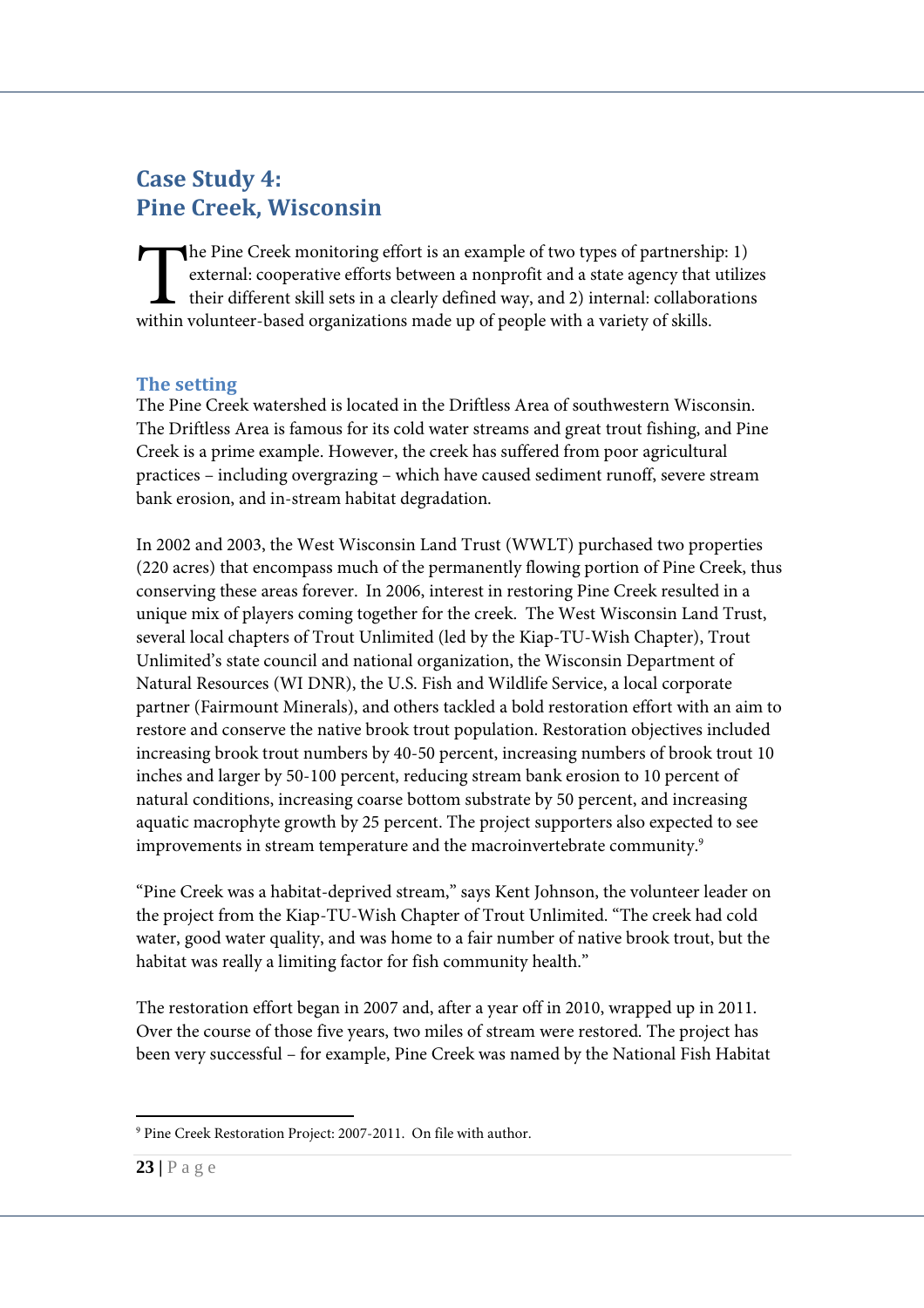Action Plan as one of 10 "Waters to Watch" in 2009. (For more on the restoration effort, please see: http://www.kiaptuwish.org/pine-creek-project.)

### **The monitoring program basics**

The monitoring portion of the larger restoration effort involved both the WI DNR and volunteers from the Kiap-TU-Wish Chapter of Trout Unlimited. The program established pre- and post-restoration monitoring plans, and focused on 1) Eastern Brook Trout densities and size distribution, and 2) temperature and habitat conditions and macrophyte and macroinvertebrate community health. The partnership largely divided up the work, with the WI DNR staff focusing on collecting fish data, and volunteers collecting the temperature, habitat and biotic community data.

Pre-restoration fish data were collected at two Pine Creek stations during the summers of 2005 and 2006. To compare to pre-restoration conditions, post-restoration fish data were collected during the summers of 2007-2011. WI DNR staff conducted the fish surveys, obtaining information on trout densities and size distribution.

Meanwhile, during the spring and early summer of 2007, volunteers used a methodology created by the Kiap-TU-Wish Chapter of Trout Unlimited to collect pre-restoration data on stream temperature, habitat, and biotic condition. Habitat assessment included an evaluation of stream bank erosion, stream channel morphometry, and stream bed substrate. Biotic assessment included estimates of macrophyte presence and collection of macroinvertebrate samples. Temperature monitoring has been

The partnership largely divided up the work, with the WI DNR staff focusing on collecting fish data, and volunteers collecting the temperature, habitat and biotic community data.

ongoing at six sites since 2007, and will continue, perhaps at a reduced number of sites, for the foreseeable future. Short-term monitoring will determine whether the restoration work improved the Pine Creek temperature regime, and long-term monitoring will determine how well the restored creek has been "armored" for the impacts of climate change. Post-restoration monitoring of habitat transacts and the macrophyte and macroinvertebrate communities is slated to begin in 2013, and project leaders hope to continue the practice at regular intervals. Regular monitoring of habitat conditions and the biotic community will evaluate the long-term success of the restoration project, and will also help inform any project maintenance needs.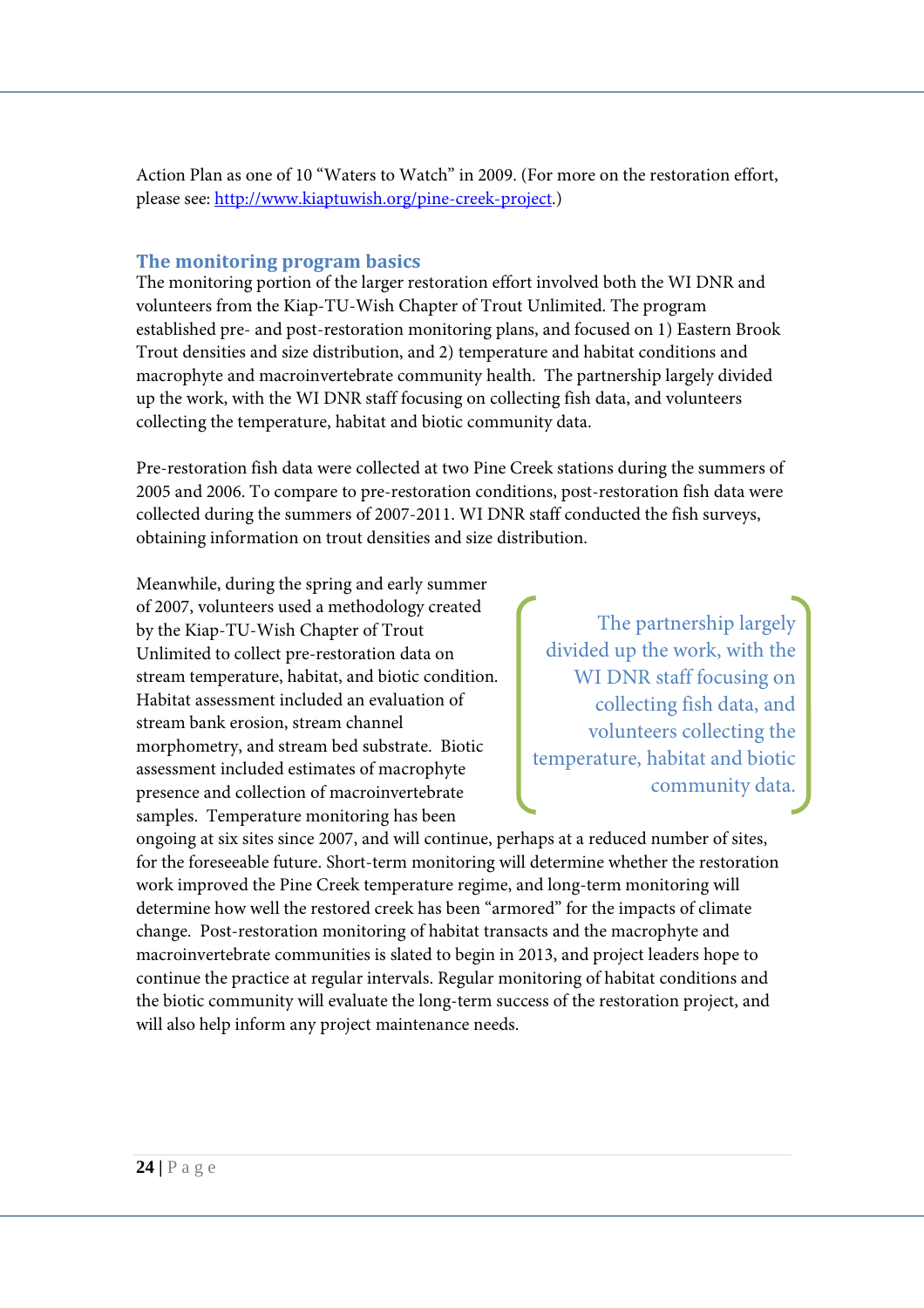### **The partnership and roles**

The division of roles between the state agency (WI DNR) and Kiap-TU-Wish was straightforward. In terms of the hands-on fish monitoring, the WI DNR used their existing expertise and skills. Meanwhile, Kiap-TU-Wish volunteers tackled all the details involved in setting up volunteer monitoring of temperature, habitat, macrophytes, and macroinvertebrates. Kiap-TU-Wish recruited and trained the volunteers and Kent Johnson, a Kiap-TU-Wish volunteer, purchased the necessary monitoring equipment, developed and wrote the monitoring protocols, and prepared the monitoring datasheets. Kent also oversees data collection and analysis, and ensures that monitoring data are shared with funders, WI DNR, volunteers, and others.

WI DNR is also playing an important role in the long-term maintenance of the restoration project, and hence any use of the monitoring data for future maintenance and restoration. Although the West Wisconsin Land Trust originally purchased the majority of land in the Pine Creek riparian corridor, WWLT donated this land to the WI DNR in 2011, which makes the agency the long-term shepherd of the project and restoration data.

Interestingly, this case study also illustrates the importance of "internal partnerships." By this we mean the diverse strengths and skills that can be found within a group of volunteers such as the Kiap-TU-Wish Chapter of Trout Unlimited. As Kent Johnson points out, "We needed a variety of talents within the chapter to make this project succeed. I tended to focus on the technical and scientific side of the project, but we needed outgoing personalities and multiple skills to create partnerships, prepare budgets, write grants, raise money, track costs, and mobilize partners to help with the restoration work. An assessment of volunteer strengths and skills and clarification of roles is a valuable exercise before taking on a project of this magnitude."

#### **Use of data**

The monitoring plan for the Pine Creek project was established with two primary goals in mind: 1) to create meaningful baseline and post-project data sets to measure achievement of project goals and inform future projects and 2) to document the concrete benefits of the project for funders, partners, and the public.

As mentioned, the restoration project established measurable goals before work began. These goals addressed issues ranging from increased brook trout numbers and size to decreased stream bank erosion and improved temperature regime, habitat, and biotic health. The monitoring plan was designed to directly measure these and other parameters pre- and post-project. Setting up this structure allowed project leaders to examine Pine Creek project success, but also informed a larger effort in the Driftless Area. Using data generated by a broad-based monitoring network, this larger effort could create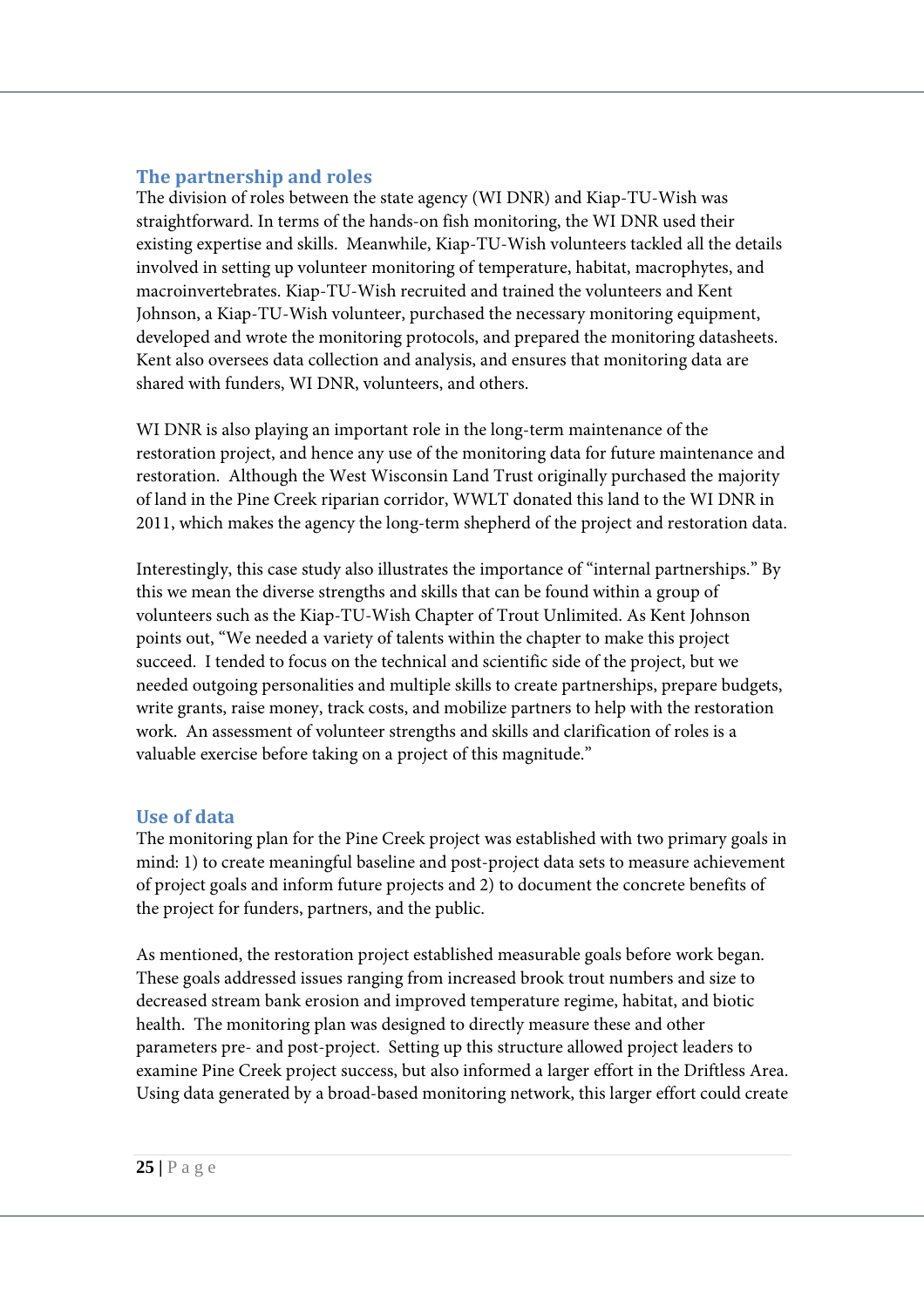a targeting and prioritization system to identify the best stream candidates for restoration and protection projects in the region.

The Pine Creek monitoring project has been used as a model for other stream restoration projects being conducted as a part of the Trout Unlimited Driftless Area Restoration Effort.

The Pine Creek monitoring project has been used as a model for other stream restoration projects being conducted as a part of the Trout Unlimited Driftless Area Restoration Effort (TUDARE). During 2010 and 2011, Trout Unlimited volunteers from the Kiap-TU-Wish, Clear Waters, and Oak Brook chapters used the model to start restoration monitoring work on three additional streams in the area. The Pine Creek project also resulted in standardized stream monitoring protocols for determining if

restoration projects in the region are successful at improving stream temperature and habitat conditions.

The restoration monitoring data are also invaluable for informing funders and partners who invested in the restoration effort about the results of their investment. Foundations, government funders and others are increasingly focused on specific, measurable, on-theground returns on restoration projects. The design of the Pine Creek monitoring plan allowed project leaders to clearly demonstrate improved stream conditions as a result of their restoration work, as shown in the figures below.

### **Lessons to share**

- *Although the pieces need to fit together, don't be afraid to divide and conquer in your partnership.* The Pine Creek monitoring partnership allowed the state agency to tackle the piece of the project they did best – fisheries surveys – while allowing Kiap-TU-Wish volunteers to play to their strengths in temperature, habitat, and macroinvertebrate monitoring. However, coordination between the two efforts was critical, and was built upon the clear and well-thought-through goals for the overall restoration project.
- *Remember that volunteer groups may bring a vast array of skills to the table.* In this case, Kiap-TU-Wish was clearly the leader on designing and implementing the scientific pieces of the volunteer monitoring, and several members were involved in this effort. However, a more diverse array of chapter volunteers with multiple skills was needed to reach out to prospective partners, write grants and solicit funding, track project costs, and recruit volunteer assistance with the stream restoration work.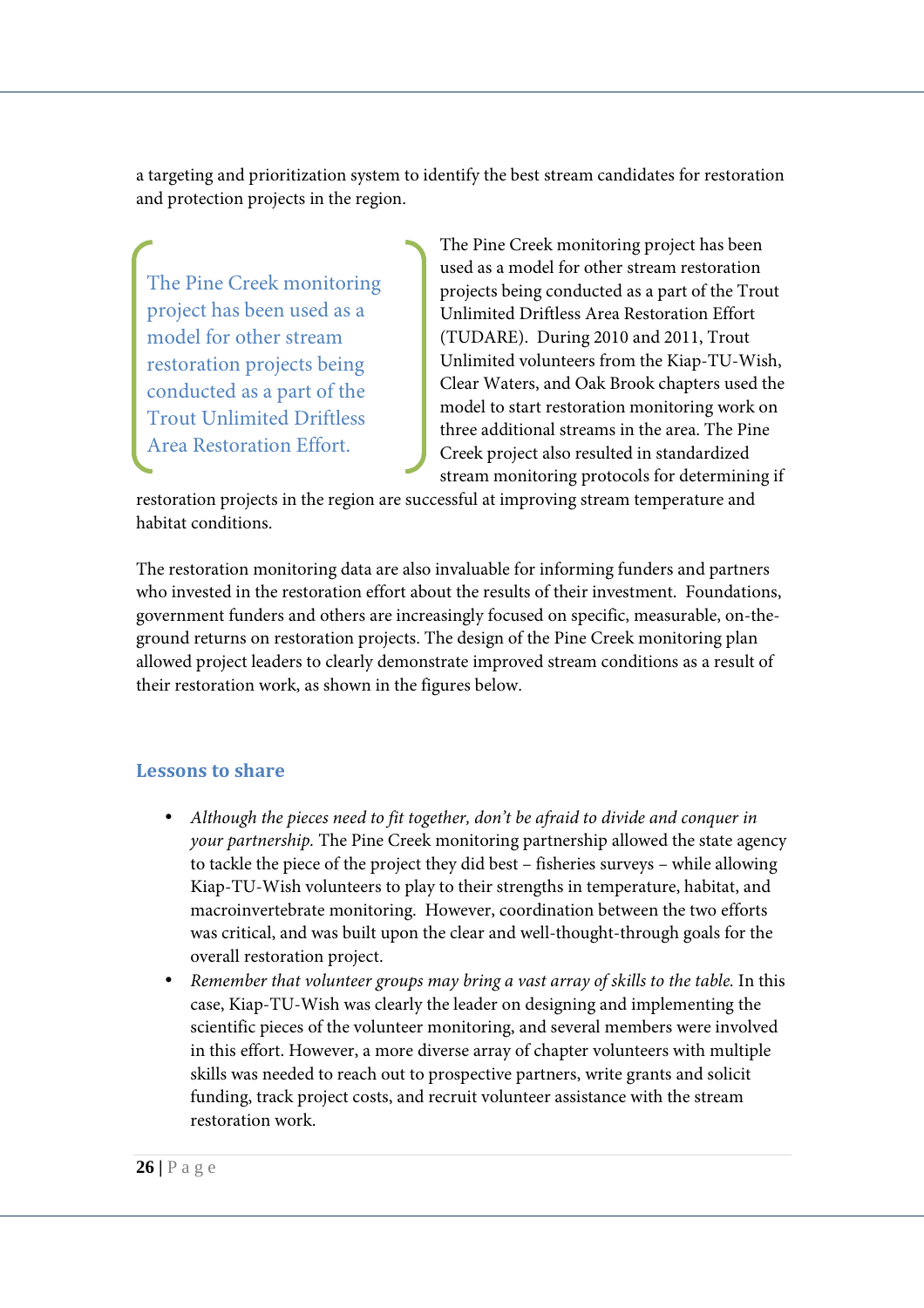- *Do your homework ahead of time.* This lesson is not specific to monitoring partnerships, but rather is true for all monitoring efforts – make sure you've thought through how your data will be used and design your monitoring approach accordingly. The Pine Creek project leaders set clear, measurable goals for their restoration effort and designed the monitoring plan to demonstrate the degree to which the project goals were met. One partnership-specific reason to do this? Having clarity among the partners about what you need from your data will keep everyone on the same track and may help you divide up work without heading off on different tracks.
- *Volunteer monitoring is a small monetary investment with a large return and all the project partners benefit.* Since Pine Creek monitoring began in 2007, Kiap-TU-Wish has invested about \$3,500 in monitoring equipment and \$2,500 for analysis of macroinvertebrate samples, for a total monitoring project cost of \$6,000. Compared to the total cost of the stream restoration work during the 2007-2011 period (\$270,000), the monitoring cost is a very small investment (2 percent). However, the monitoring data and information allow Kiap-TU-Wish to convey a very clear and quantifiable message of success to project partners, funders, and the public. This investment in monitoring helps the project partners see the value of the larger restoration partnership, and may translate into additional partnership activities.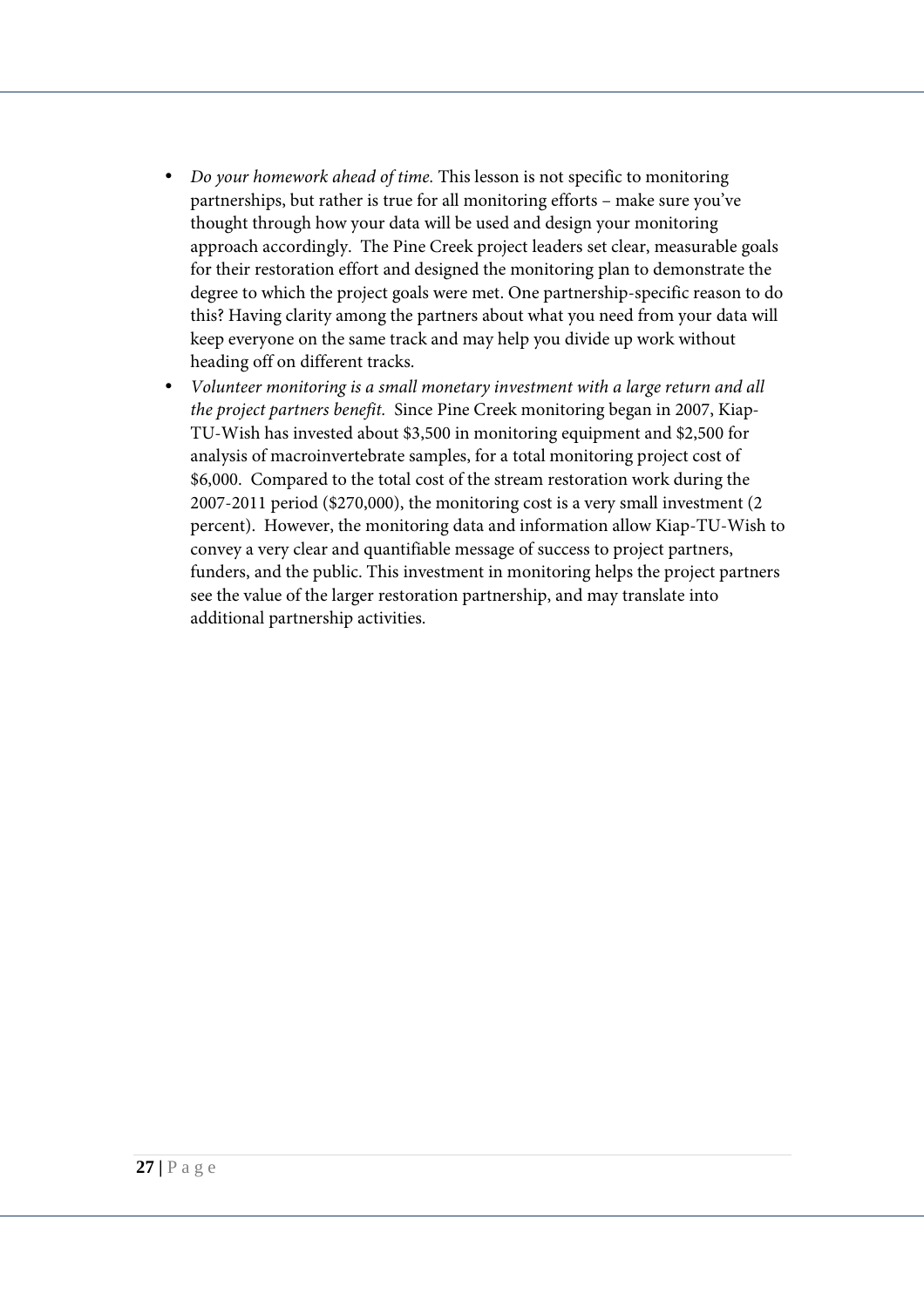# **Wrap up: Concepts to Consider in Your Own Projects**

his short report features just a few of the many creative partnerships delivering quality volunteer water quality monitoring underway around the country.  $\overline{\mathsf{L}}$  Although the needs, the players and the end use of monitoring information will This short report features just a few of the many creative partnerships delivering quality volunteer water quality monitoring underway around the country.<br>Although the needs, the players and the end use of monitoring infor illustrate a few ideas watershed groups should keep in mind when designing or updating a volunteer monitoring partnership. More specific food-for-thought can be found in the "lessons to share" section of each of the four case studies.

- **Consider early on just how explicit and detailed your partnership set-up needs to be.** Our case studies illustrated a range of approaches – from informal personal understandings to roles defined through grant agreements, to official written agreements. Each of these approaches can work, but has some rules of thumb: use the simplest approach that can still deliver clarity for everyone involved; write down and clarify anything that might generate confusion; agree on roles early, respect them throughout the process, and be sure new players are briefed on those roles. And don't avoid the sticky issues … for example, do you need to talk about how to take credit for the work with funders? Who is in charge of direct communication with the public? What happens if a partner needs to bow out?
- **Look for levers that will bring those not traditionally involved in monitoring to the table.** For example, stormwater permit requirements were the key to bringing local governments into the mix in the Waccamaw case study, while in Iowa expensive drinking water treatment requirements got the agricultural communities' attention. These types of issues may turn groups/people who aren't thought of as water geeks into the fold, and they may bring some specialized skills and resources to the partnership.
- **Pitch what you bring to a potential partnership based on the needs you see.** You may pride yourself on your organization's wonderful technical skills or enthusiastic group of volunteers. That's great, but if a potential partner feels like they are really looking for funding, you may have to translate your assets into addressing that need. In this case, volunteer time might be pitched as cost-savings over staff time or technical skills may be framed as cutting consultant costs or equipment budgets. This theme can be seen in each of the case studies in this short report.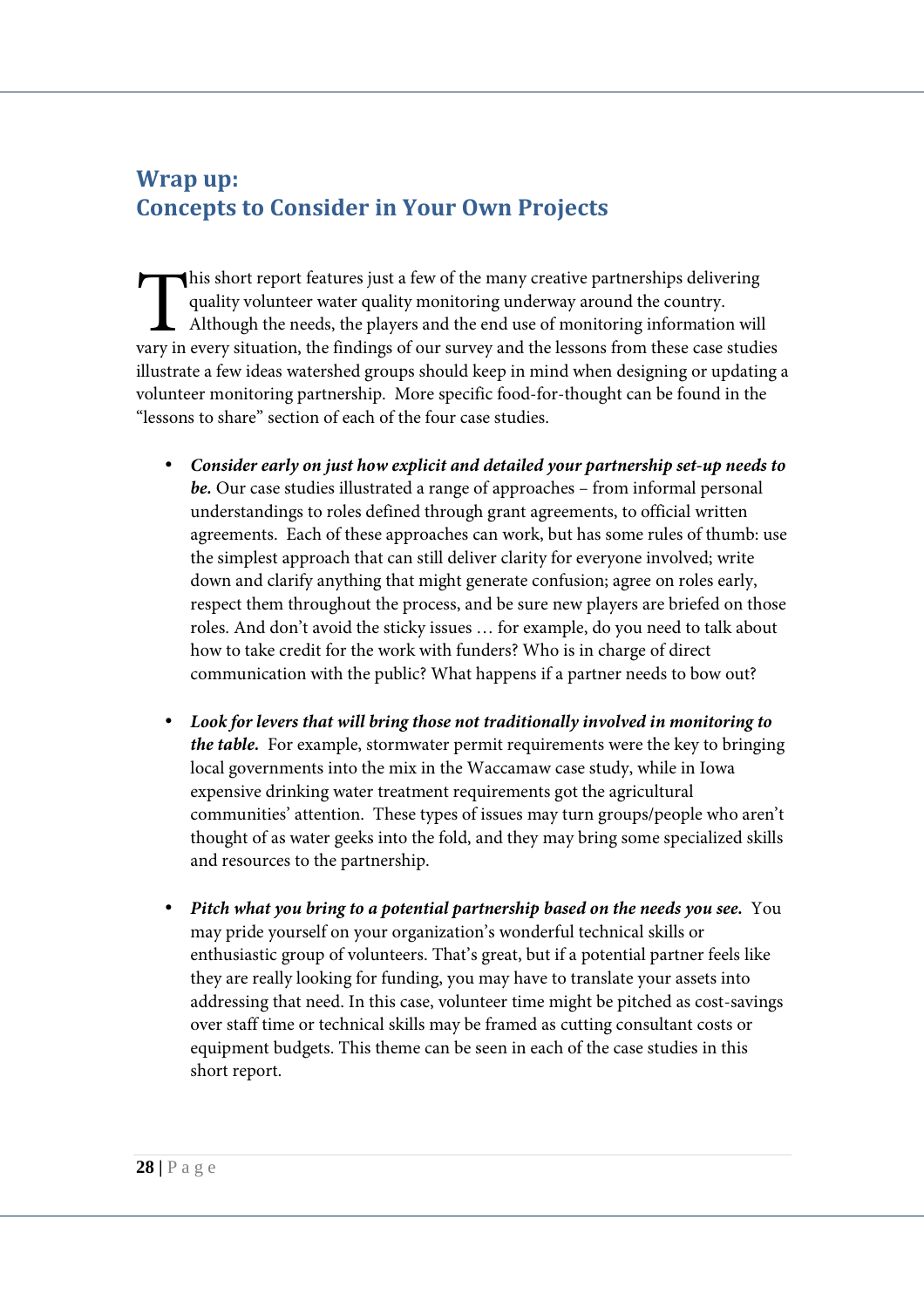- **Don't pigeonhole what potential partners can bring to the table.** We saw in both the survey and the case studies that partnership roles can break down the stereotypes we often hear about roles. For example, we often think that nonprofits don't have the funding and/or technical capacity of other prospective partners, but Xerces Society is a nonprofit with huge technical capacity and the ability to bring along funding resources. Rather than approaching a potential partner with one role in mind for them, start any discussion about possible partnerships by trying to really draw out information about a potential partner's skills, interests, and background.
- **Remember that even duplication of skills/capacities already present within your own organization can be beneficial.** It might be tempting to think you don't need a particular partner because you have similar skills. However, combining efforts may allow a volunteer monitoring project to expand its scope or free-up resources for one or both groups to focus on other needs and skills. For example, in the Pine Creek case study the state agency clearly had the ability to conduct the water quality monitoring but by partnering with the volunteer groups they were able to both focus on their more specialized skills (i.e., fish surveys, etc.) and use their other water quality monitoring resources elsewhere.